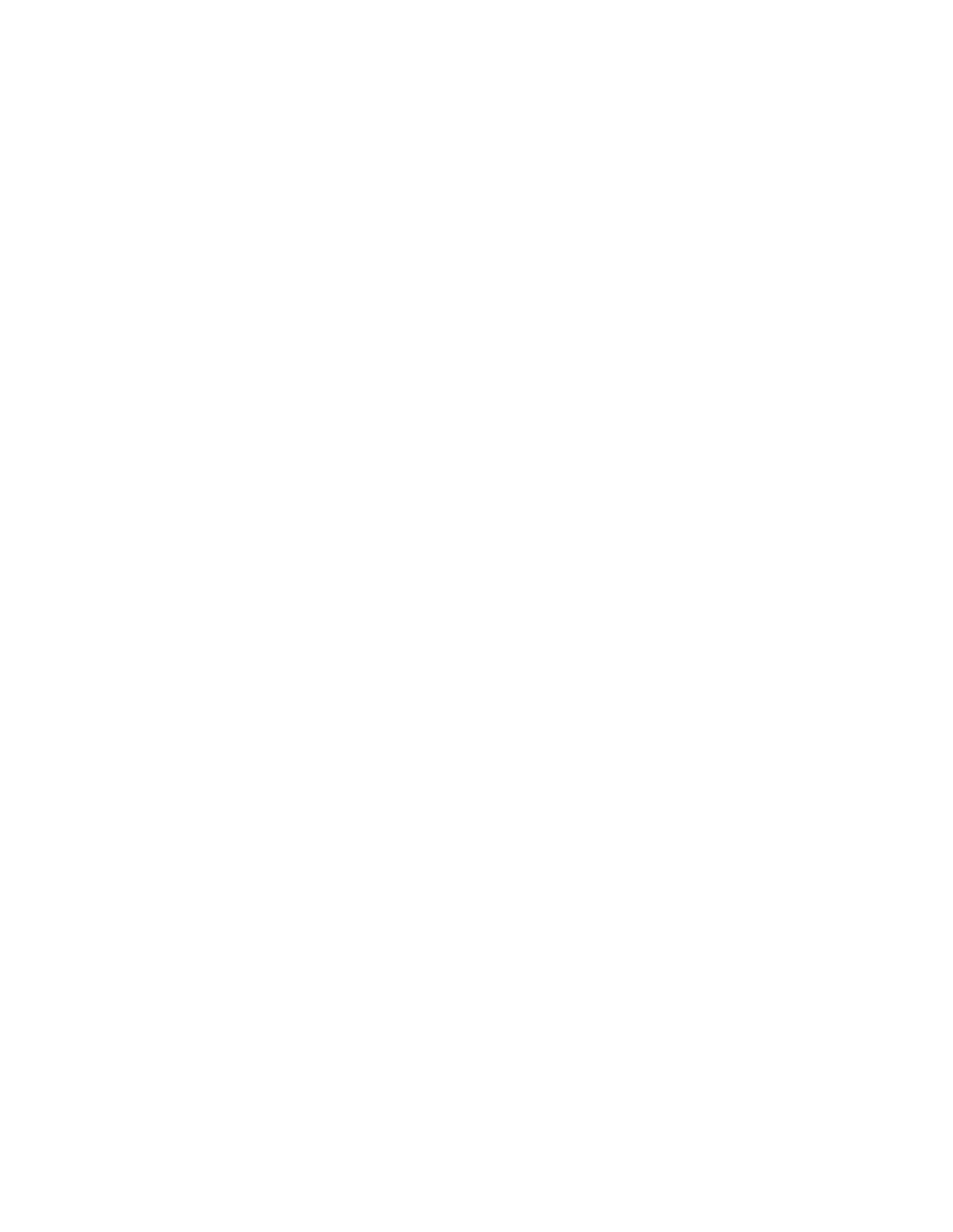#### AN ABSTRACT OF THE THESIS OF

Aly Mohamed for the degree of Honors Baccalaureate of Science in Bioresource Research, Biotechnology presented December 1, 2006. Title: Repression of DNA Mismatch Repair (MMR) in *Arabidopsis thaliana* through Dominant-Negative MMR Proteins

Abstract approved:

John B. Hays

The highly conserved multi-protein mismatch repair (MMR) system is known for its ability to correct post replication errors in genomic DNA. A hallmark of MMR deficiency in all organisms is microsatellite instability. The initiating proteins in the eukaryotic MMR system are hetrodimers formed with an integral MSH2 subunit and one of three other subunits; MSH3, MSH6, or MSH7. Conserved helix-turn-helix and ATPase domains in the MSH2 protein have been identified as necessary for MMR function. Mutations in these domains, followed by over-expression of the mutant proteins, have resulted in dominant-negative phenotypes in *Saccharomyces cerevisiae*. Described here is a project in which Arabidopsis AtMSH2 proteins carrying mutations in their helix-turnhelix and ATPase domain were constructed in "super expression" vectors then transformed into *Arabidopsis thaliana* with the prospect of out-competing wild-type AtMSH2 produced by the plant for hetrodimeric association with MSH3, MSH6, or MSH7. An incapacitated MMR system causes increased post-replicative mutational accumulation in cells, which can be observed through microsatellite instability. Determining the capacity of the MMR system following transformation and overexpression of the mutant At*MSH2* gene constructs is completed through detection of allele shifts in microsatellite sequences by capillary gel electrophoresis. Key Words: DNA repair**,** mismatch repair, dominant-negative, AtMSH2, MSH2 Corresponding e-mail address: aly.mohamed@gmail.com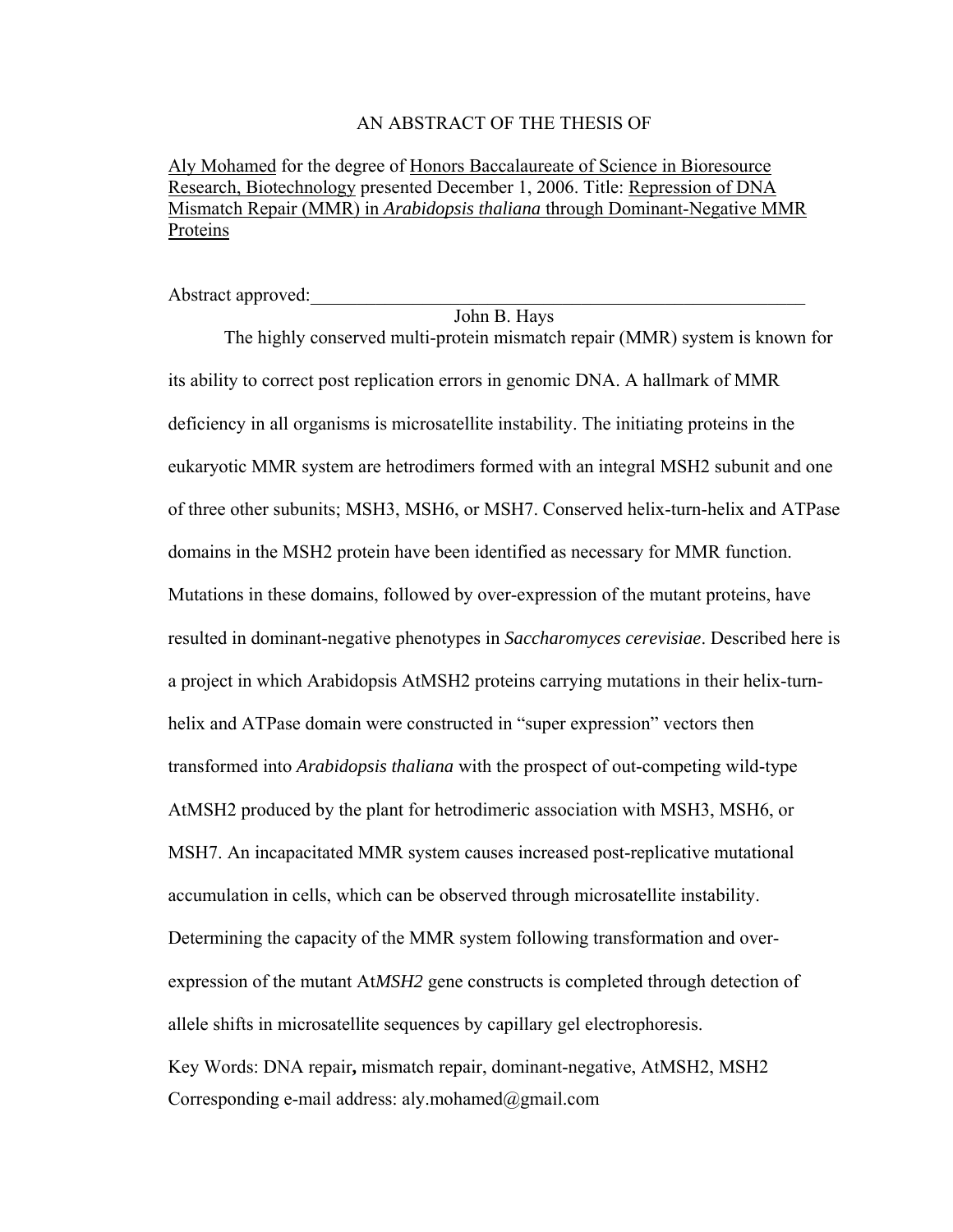© Copyright by Aly Mohamed December 1, 2006 All Rights Reserved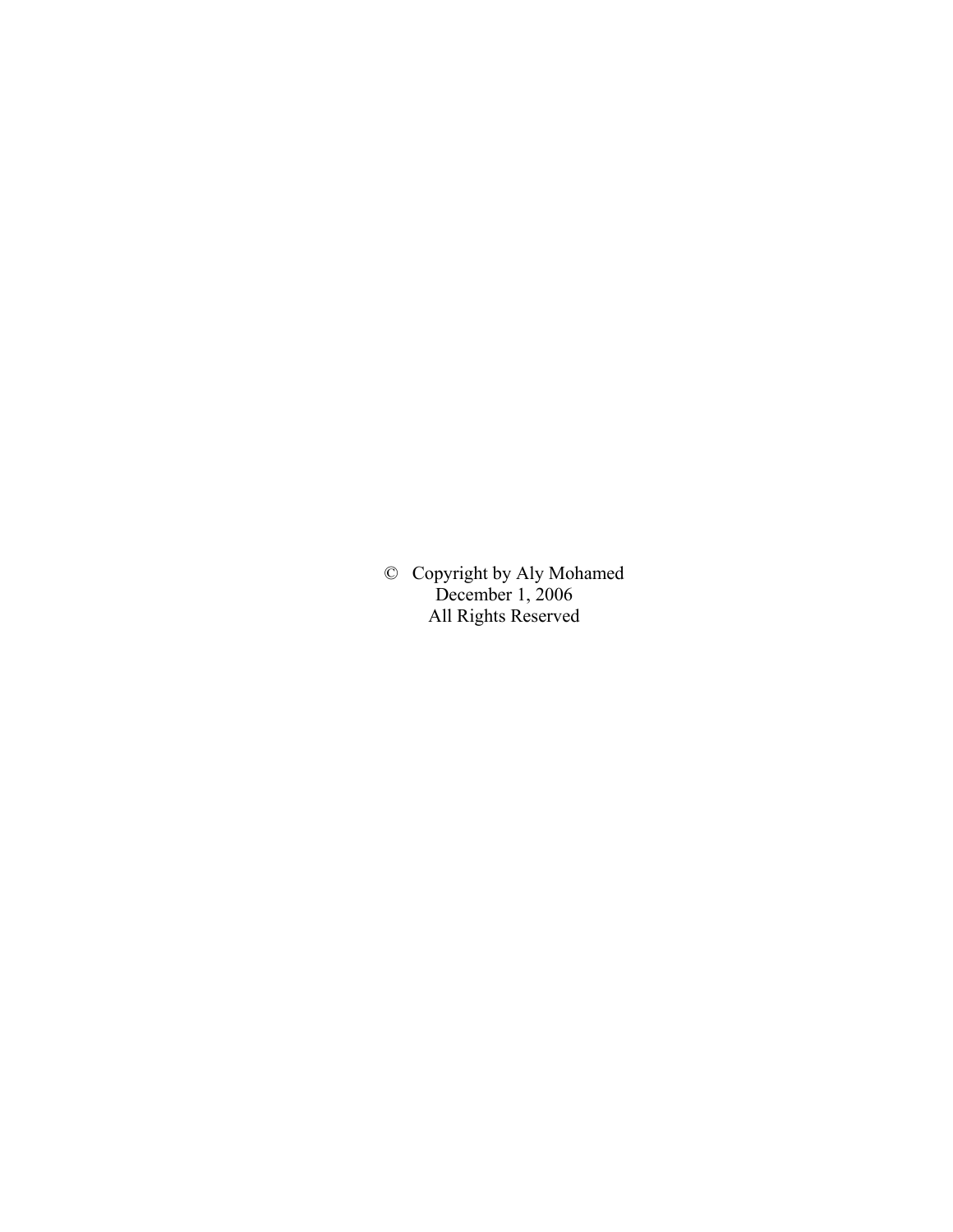## Repression of DNA Mismatch Repair (MMR) in *Arabidopsis thaliana* through Dominant-Negative MMR Proteins

by

Aly Mohamed

### A PROJECT

submitted to

Oregon State University

University Honors College

and Bioresource Research

in partial fulfillment of the requirements for the degree of

Honors Baccalaureate of Science in Bioresource Research, Biotechnology

Presented December 1, 2006 Commencement June 2006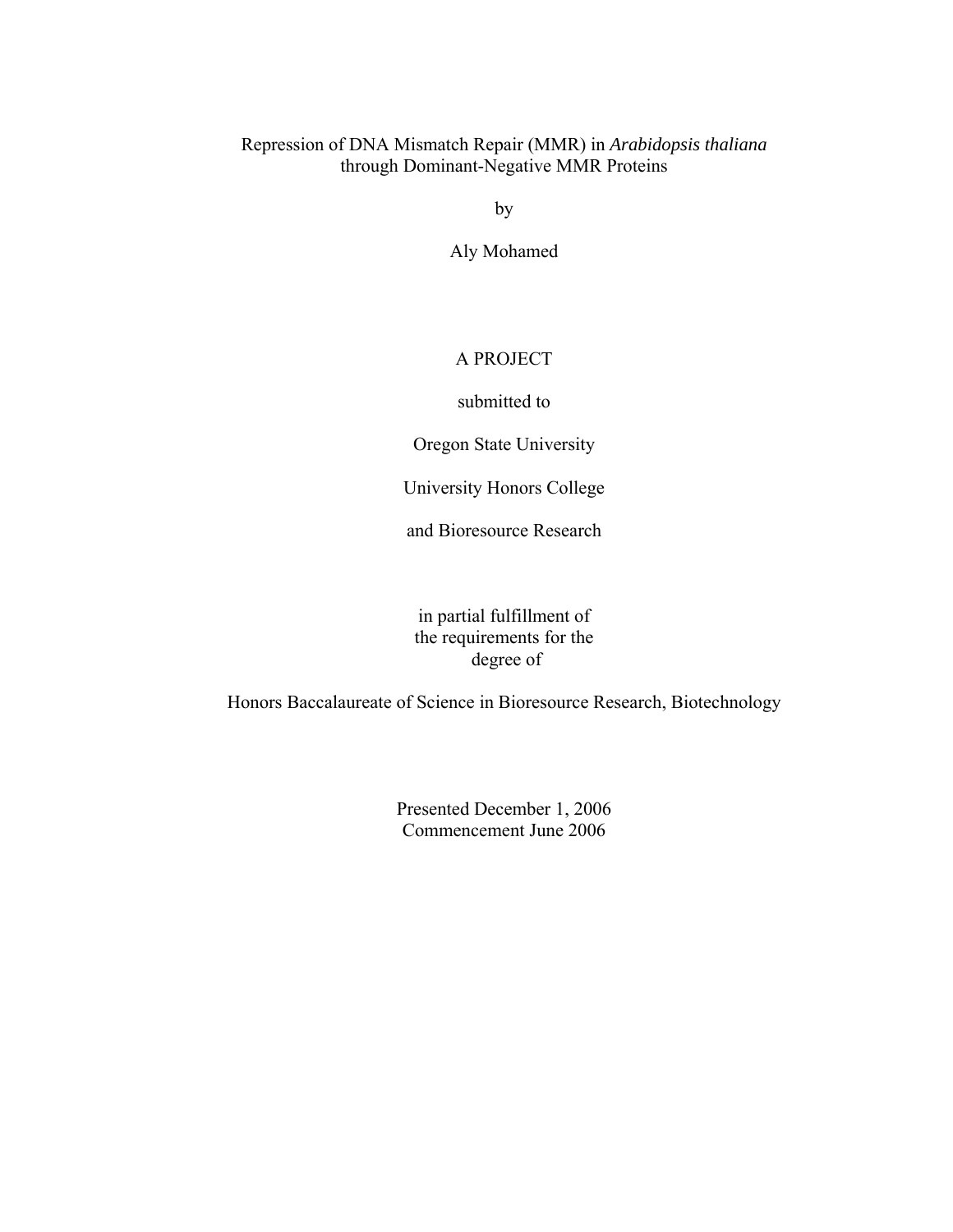Honors Baccalaureate of Science in Bioresource Research, Biotechnology thesis of Aly Mohamed presented on December 1, 2006

APPROVED:

Mentor, representing Environmental and Molecular Toxicology

Committee Member, representing Genetics and Microbiology

Committee Member, representing Bioresource Research

Dean, University Honors College

I understand that my project will become part of the permanent collection of Oregon State University, University Honors College and Bioresource Research. My signature below authorizes release of my project to any reader upon request.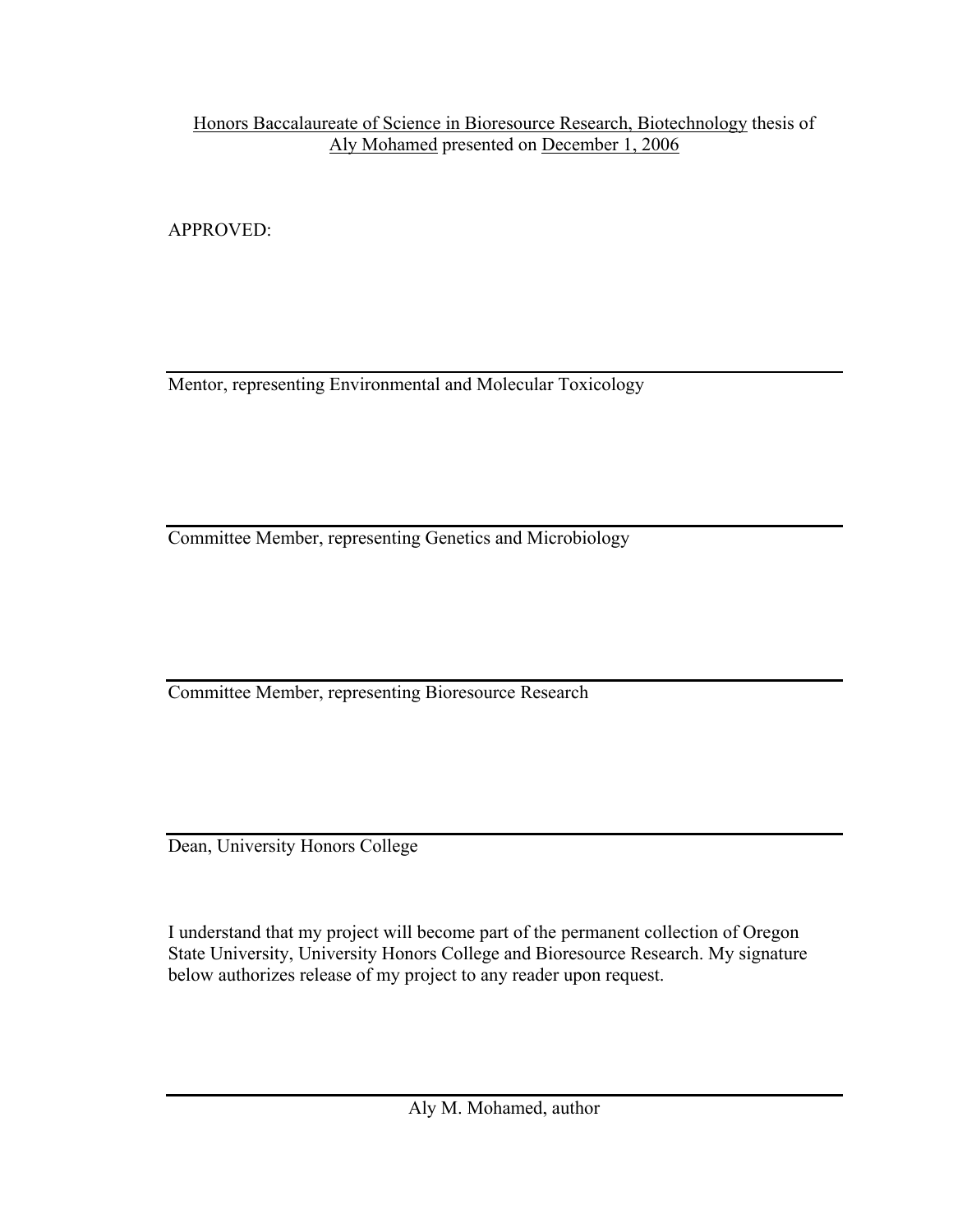## **ACKNOWLEDGEMENTS**

The author extends his sincere gratitude to the following individuals in recognition of their perseverance, professional assistance, and extremely valued friendship.

> Dr. Mohamed S. Mohamed Dr. John B. Hays Mr. Peter Hoffman Mr. Awad El-garguri Mrs. Stephanie Bollman Dr. Walt Ream Mrs. Wanda Crannell Dr. Katharine G. Field Dr. Kevin Ahern Dr. Marc Curtis Mr. Buck Wilcox Dr. Huixian Wang Mrs. Laurel Wheeler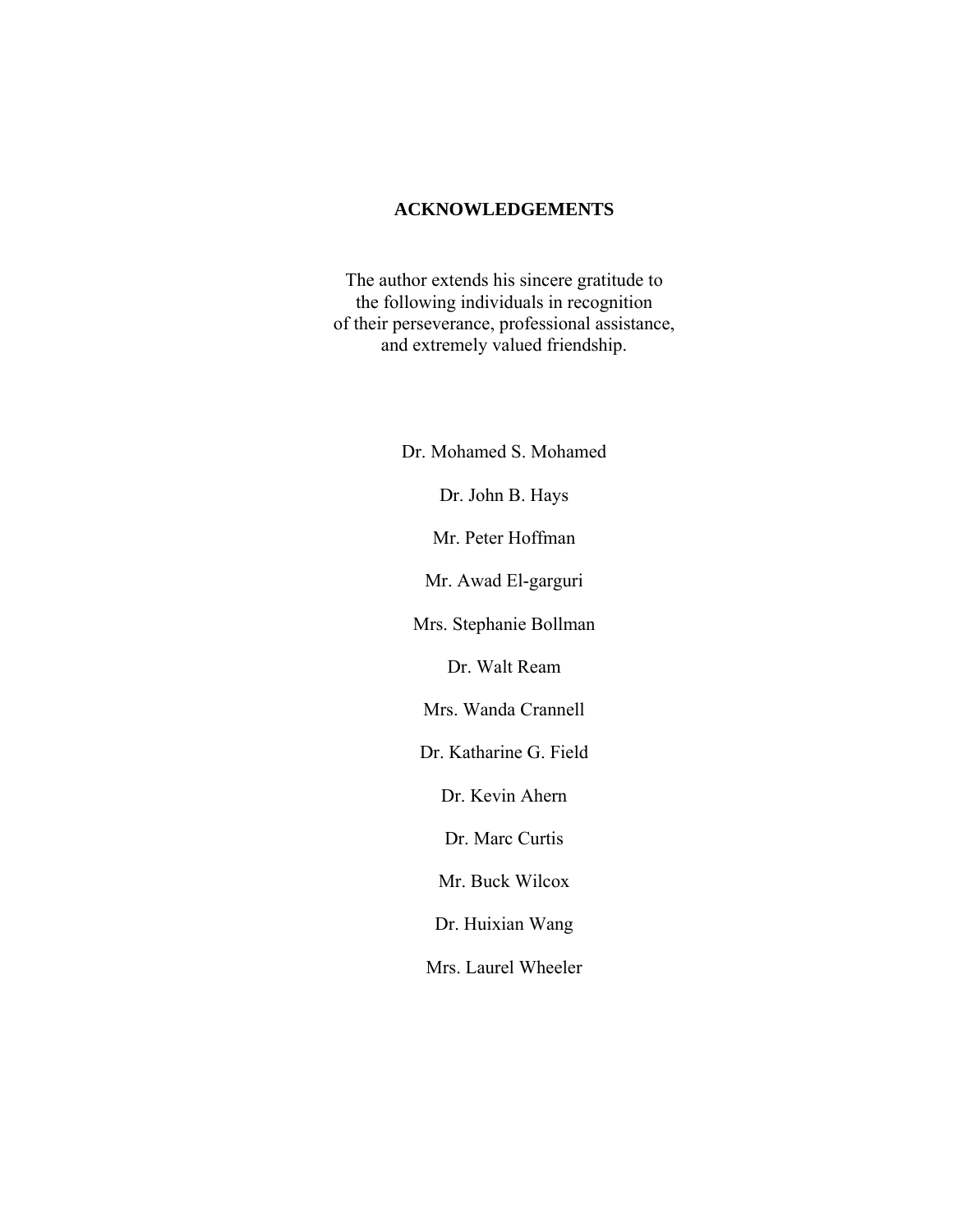# **TABLE OF CONTENTS**

# Page

| Post-Transcriptional RNA Interference in Arabidopsis12          |
|-----------------------------------------------------------------|
|                                                                 |
|                                                                 |
| Assembly of AtMSH2 Dominant-Negative Gene Constructs15          |
|                                                                 |
|                                                                 |
|                                                                 |
|                                                                 |
|                                                                 |
|                                                                 |
| 24                                                              |
| Dominant-negative AtMSH2 Alleles in Arabidopsis24               |
| Confirmation of Microsatellite Instability Testing Protocols 24 |
|                                                                 |
|                                                                 |
|                                                                 |
|                                                                 |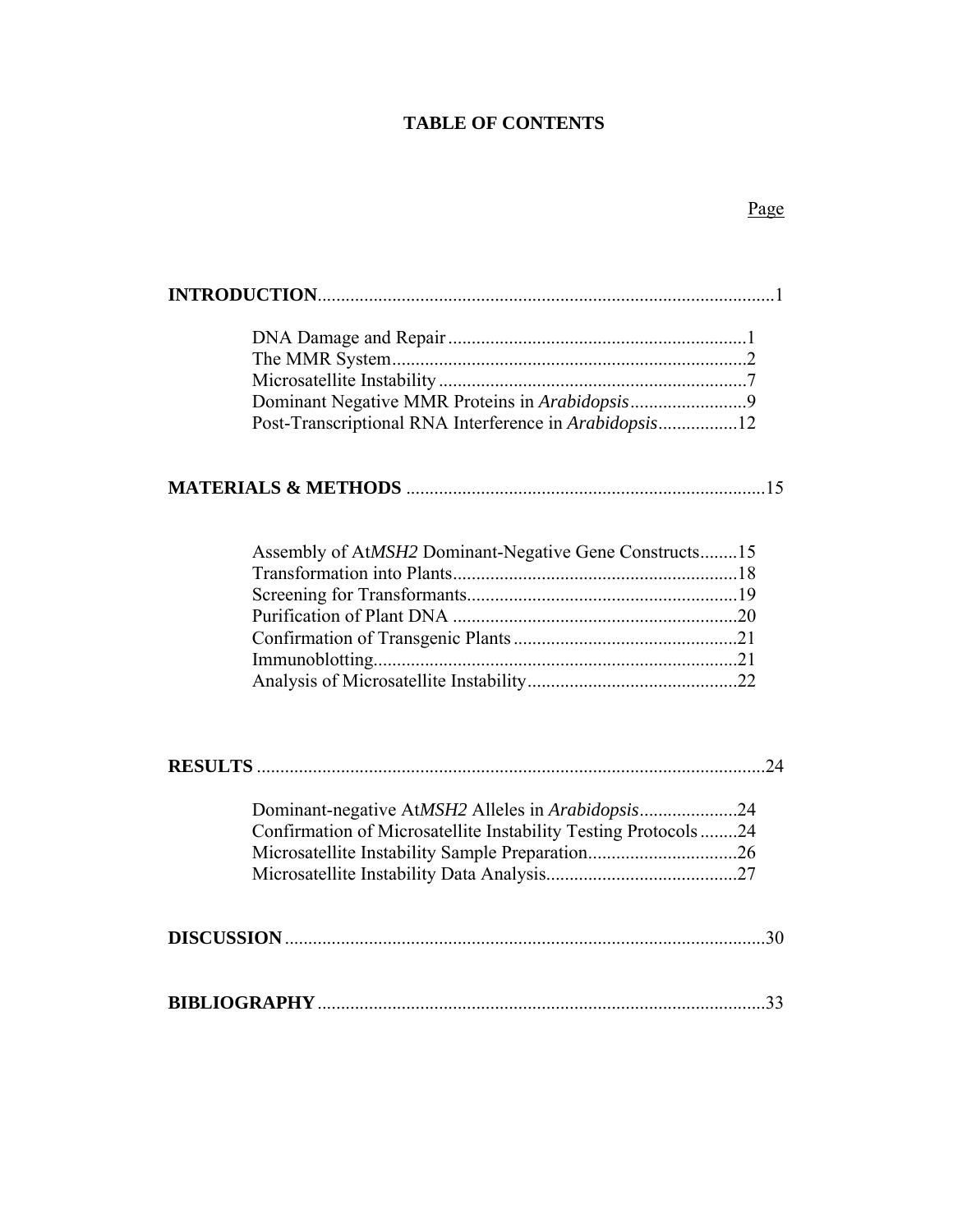# **LIST OF FIGURES**

| Figure | Page                                                                |  |
|--------|---------------------------------------------------------------------|--|
| 1.     | DNA and MutS Proteins of                                            |  |
| 2.     |                                                                     |  |
| 3.     |                                                                     |  |
| 4.     |                                                                     |  |
| 5.     |                                                                     |  |
| 6.     |                                                                     |  |
| 7.     |                                                                     |  |
| 8.     |                                                                     |  |
| 9.     | PCR amplification using varied MgCl <sub>2</sub> concentrations27   |  |
| 10.    | Frequency (%) of repeat length-shifted alleles in endogenous<br>.29 |  |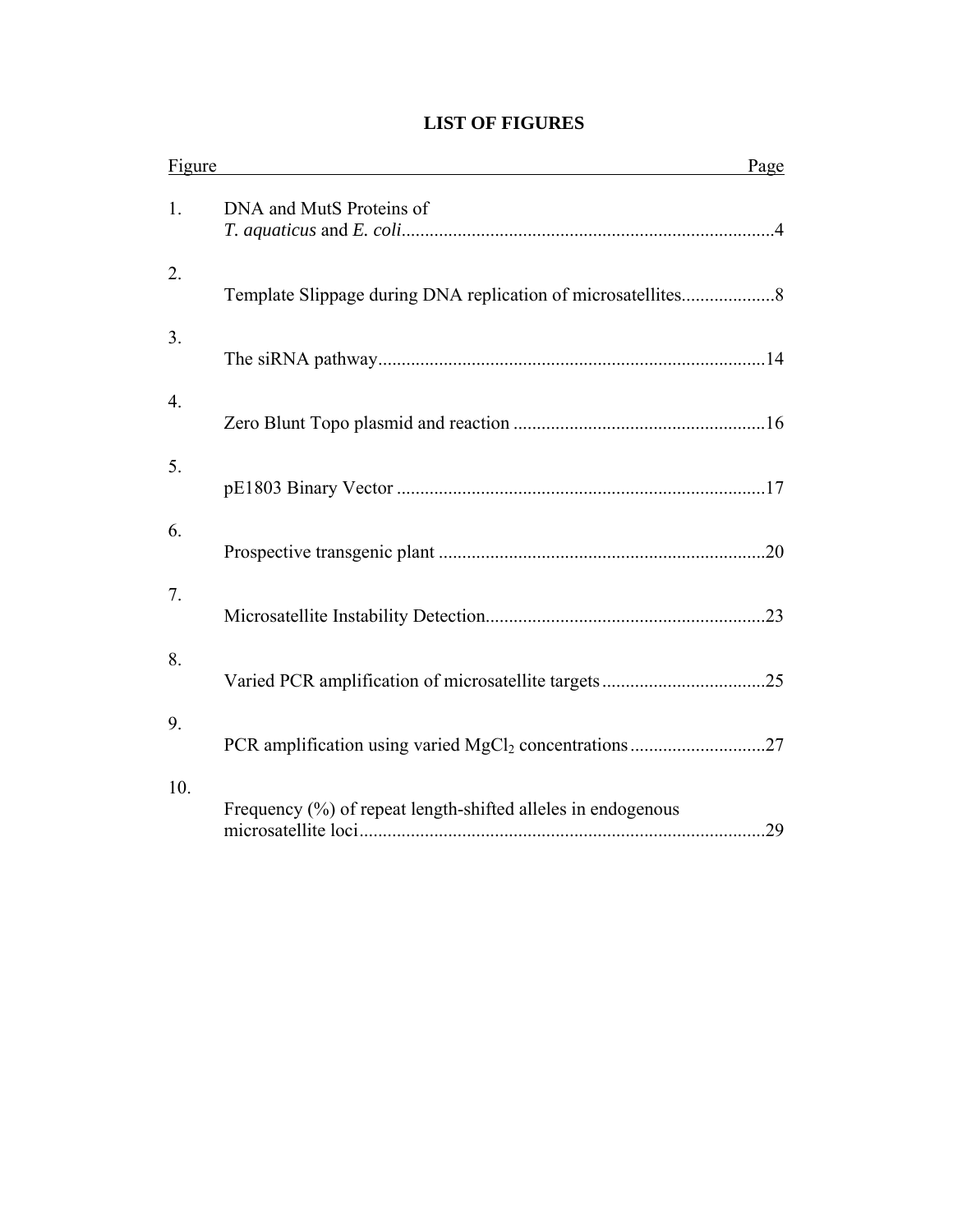# **LIST OF TABLES**

nucleotide-repeat sequence (microsatellite) alleles………………………28

| Figure |                                                     | Page |
|--------|-----------------------------------------------------|------|
|        |                                                     |      |
|        |                                                     |      |
|        | Effects of dominant-negative AtMSH2 on stability of |      |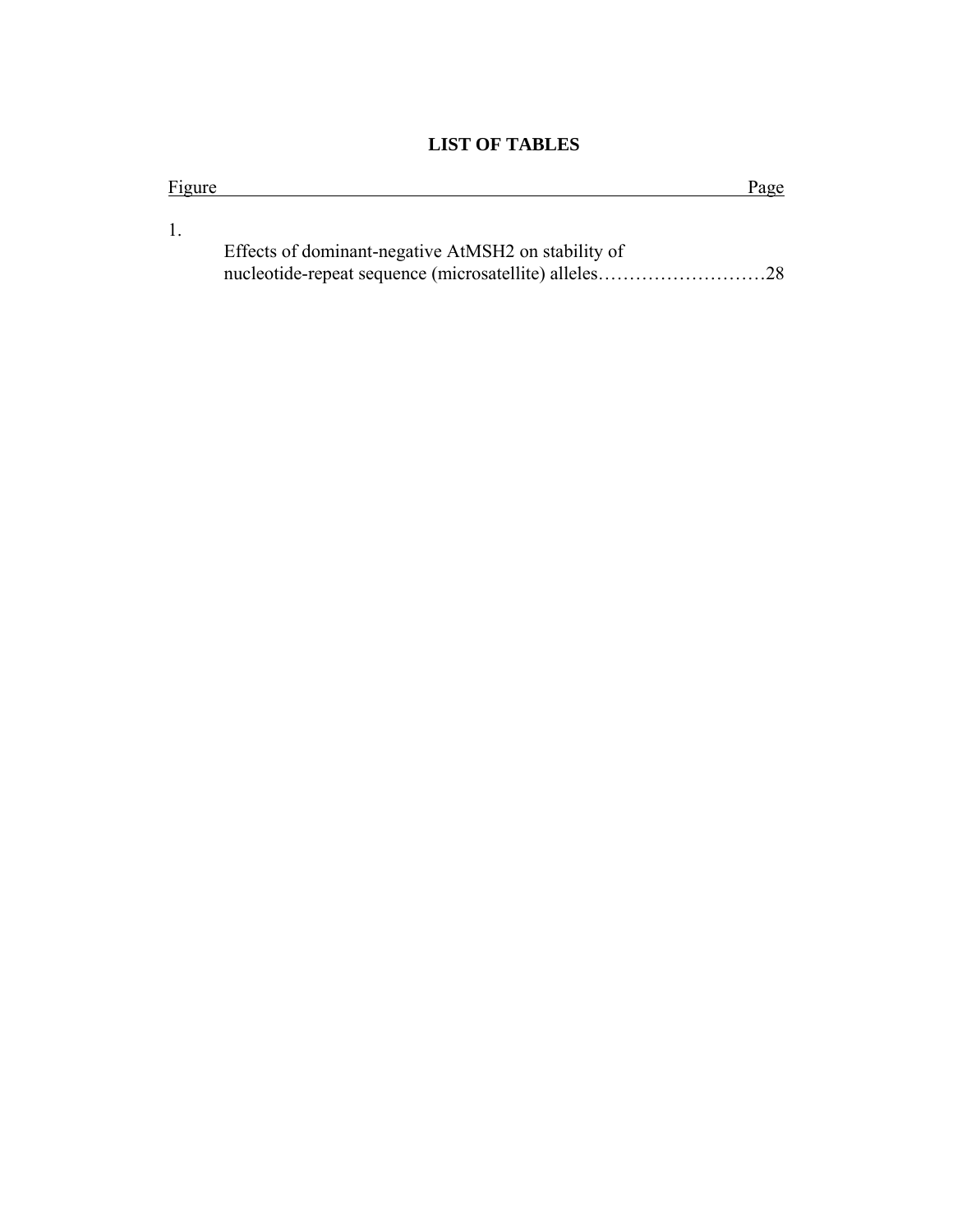# **DEDICATION**

*Dedicated with unconditional love and affection to the most cherished source of warmth in my life - my mother, Nagat Bishr El-Shinawy.*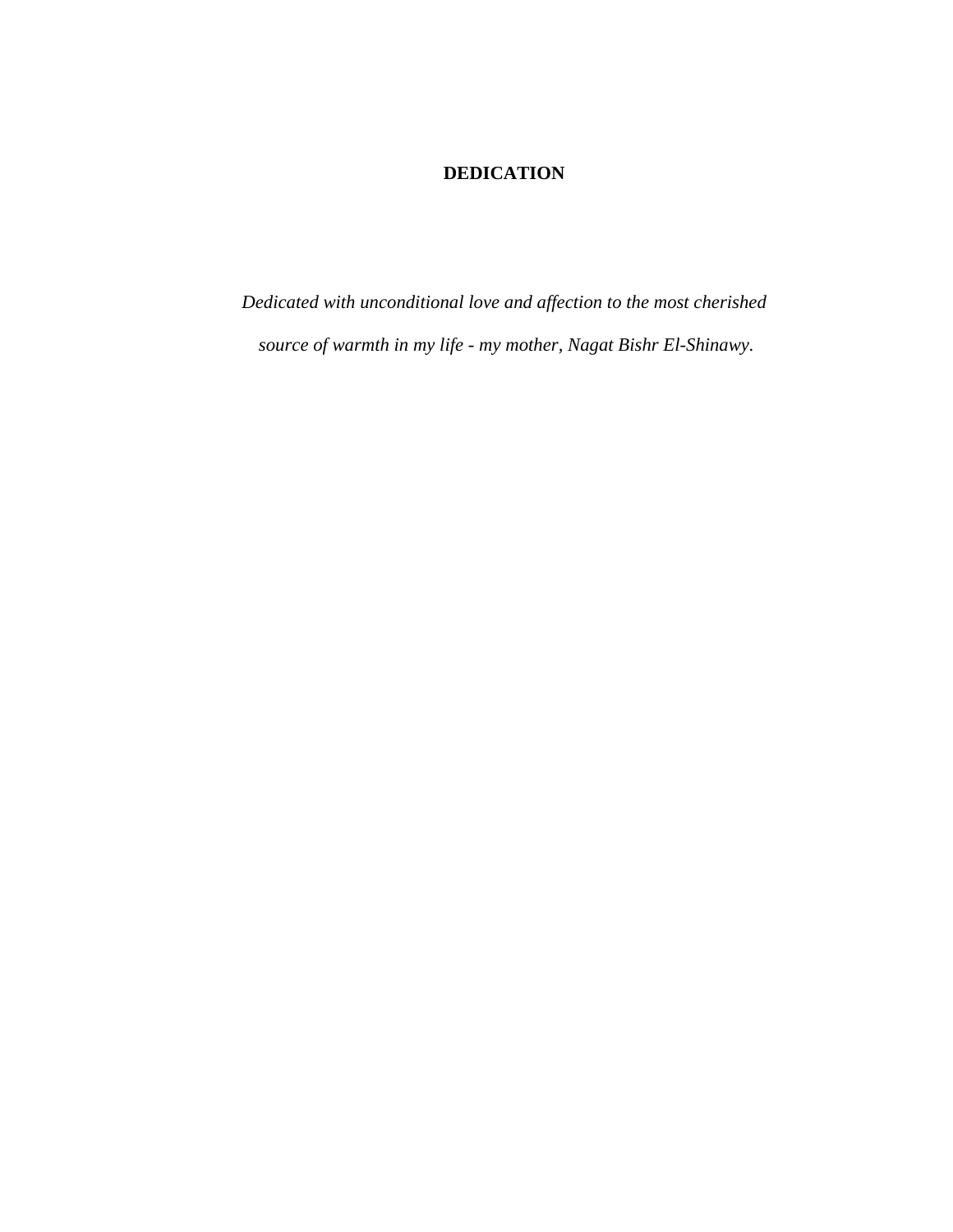# Repression of DNA Mismatch Repair (MMR) in *Arabidopsis thaliana*  through Dominant-Negative MMR Proteins

## **Introduction**

### **DNA Damage & Repair**

Damaged DNA can arise from many endogenous and exogenous cellular stressors. Exposure to UV radiation, gamma radiation, X-rays, and industrial mutagenic chemicals exemplify some exogenous sources that lead to damaged DNA. Detrimental endogenous cellular processes are primarily of four types: oxidation of bases (e.g. 8-oxoguanine), alkylation of bases, hydrolysis of bases (deamination, depurination and depyrimidination), and mismatch of bases due to DNA replication in which a non-complementary DNA base is placed in a newly replicated DNA strand.

The proofreading ability that replicative polymerases provide is one of the most important genome-preserving mechanisms cells have evolved. Proofreading is a first line of defense in maintaining genomic integrity, single-handedly reducing base misinsertion frequency in one cell division to the range of  $10^{-6}$  to  $10^{-7}$  per base pair replicated (Voet and Voet 2004). Yet comparing this conservative misinsertion frequency with a genome size of  $\sim$ 4 x 10<sup>9</sup> bases (roughly the size of the human genome), a polymerase would generate approximately 400 mutations per cell division  $(10^{-7} \text{ x } 4 \text{ x } 10^{9} = 400)$ , an unacceptable mutation rate.

 In human cells, normal metabolic activities and environmental factors can result in as many as one million individual molecular lesions per cell per day (Lodish *et al*,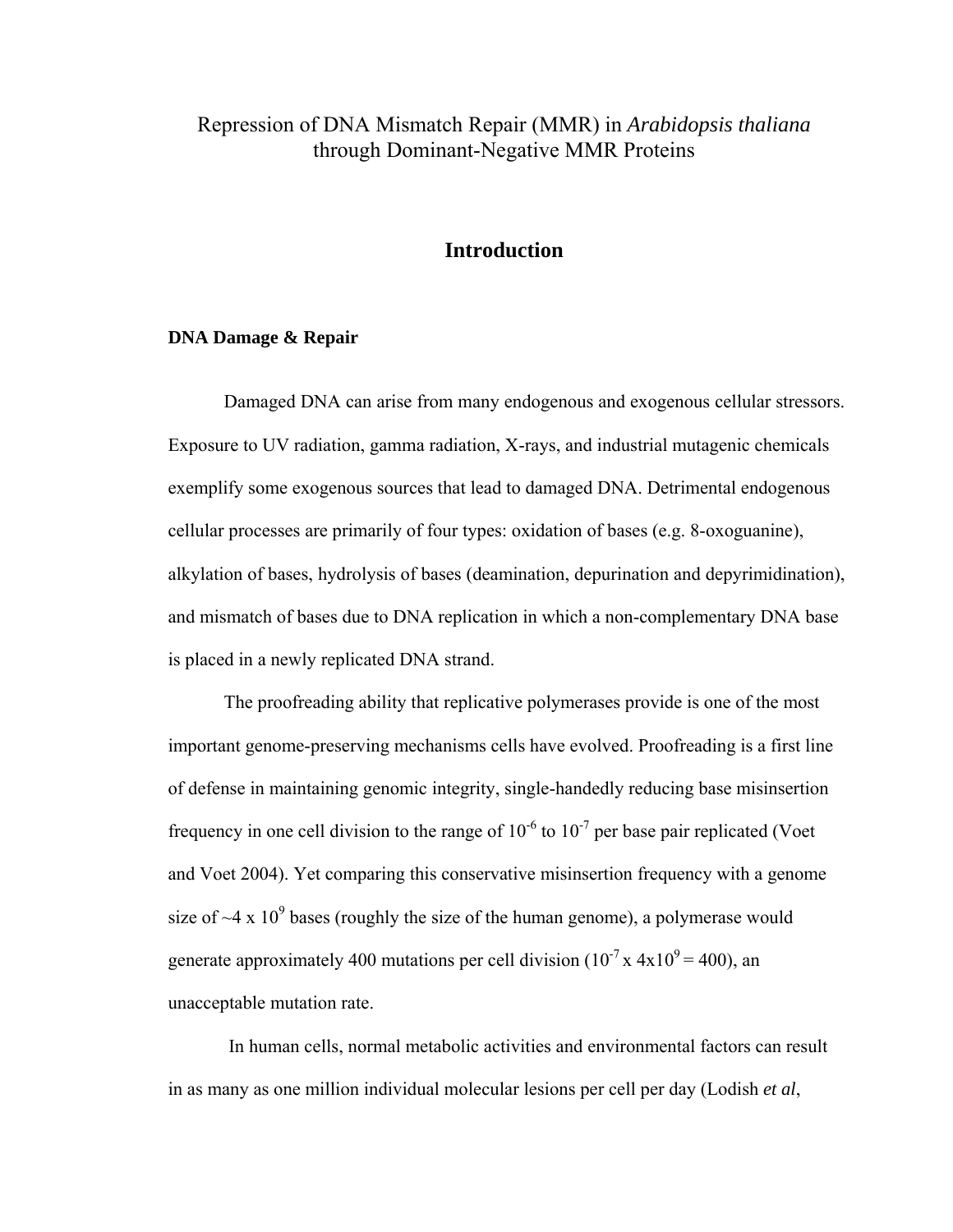2004). By employing a diverse array of genome surveillance mechanisms and cell cycle checkpoints, cells are able to minimize mutation rates, suppress genotoxic stress, and ultimately ensure their genomic stability (Adamson *et al*, 2005).

#### **The MMR System**

DNA repair pathways are important in suppression of mutational loading (or accumulation), which can lead to serious complications such as tumorigenesis, birth defects, and reduction of lifespan (Holland, 2003). One of the critical DNA damage response systems, known primarily for its ability to correct post replication errors in genomic DNA, is the multiprotein mismatch repair system (MMR). MMR also activates cellular checkpoints, promotes homologous recombination during meiosis, represses homeologous recombination between non-identical heterologous DNA sequences, and signals to cell-cycle-arrest or apoptosis pathways in response to certain types of DNA damaging agents (e.g. methylating agents such as  $O^6$ -methylguanine) (Hsieh, 2001). This system has evolved significant capacity to reduce spontaneous mutations by a factor of  $10^2$ -10<sup>3</sup>. Coupled with proofreading and base selection capabilities of DNA polymerases, the total error rate in cells is reduced by a factor of  $10^{-9}$  to  $10^{-10}$  per base pair per round of replication (Leonard *et al*, 2003).

In prokaryotic and eukaryotic organisms, MMR systems consist of a set of highly conserved proteins (e.g. Figure 1) (Culligan *et al*, 2000). Although details differ in prokaryotes and eukaryotes, the basic repair pathways are quite similar. MMR pathways can be divided into four stages: *detection* of mismatched base pairs or atypical DNA lesions, *nicking* of the nascent (newly synthesized) strand, *excision* of the DNA from the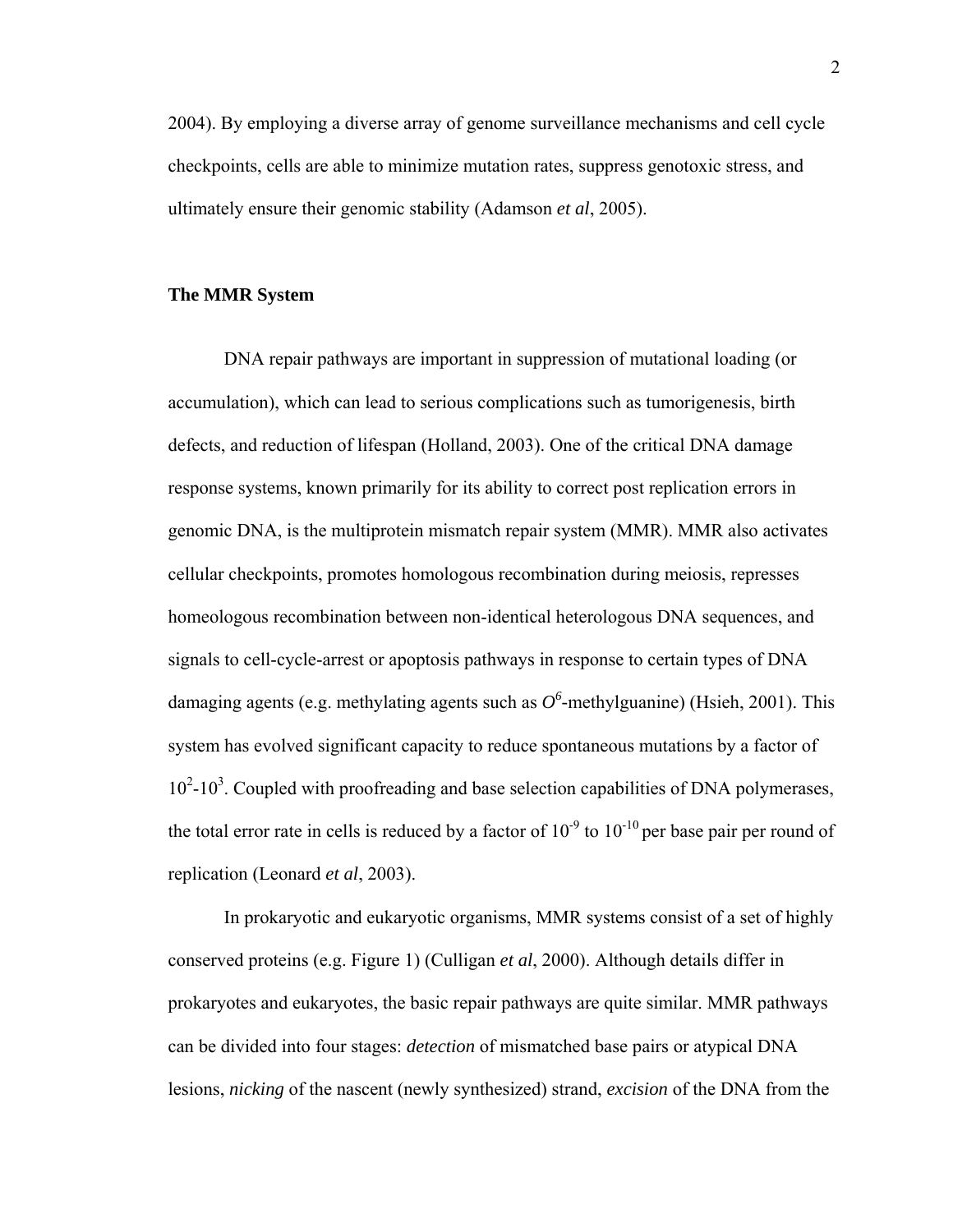nick to beyond the anomaly, and *resynthesis* of DNA. All MMR systems function through a long-patch repair pathway in which an extensive region of DNA, beginning at the nick site, is excised to remove an anomaly.

In the last decade MMR has been extensively studied. Although eukaryotic MMR systems are still less than fully understood, scientists have a remarkably complete understanding of MMR pathways in prokaryotes (Hsieh, 2001). The proteins which facilitate MMR in *Escherichia coli* have been extensively characterized, and therefore, the methyl-directed *E. coli* MMR pathway serves as a general model for more complex MMR systems in eukaryotes.

The protein responsible for initiating MMR in *E. coli* is MutS. This homodimeric protein is able to identify and bind mismatched base pairs with varying affinities, and extra-nucleotide DNA loop-outs resulting from insertion or deletion mutations, frequently caused by polymerase slippage in highly repetitive DNA regions. When bound to a premutagenic DNA substrate, the MutS protein associates with the MutL homodimer, forming a MutS-MutL protein complex (Voet and Voet, 2004).

In *E. coli*, palindromic d(GATC) sequences are methylated on their adenine residues shortly following DNA replication, giving rise to hemimethylated d(GATC) sequences, appearing only transiently immediately after replication. The strand bias occurring as a consequence of post-replication delay of d(GATC)-adenine methylation is used by the *E. coli* MMR system to distinguish the nascent DNA strand.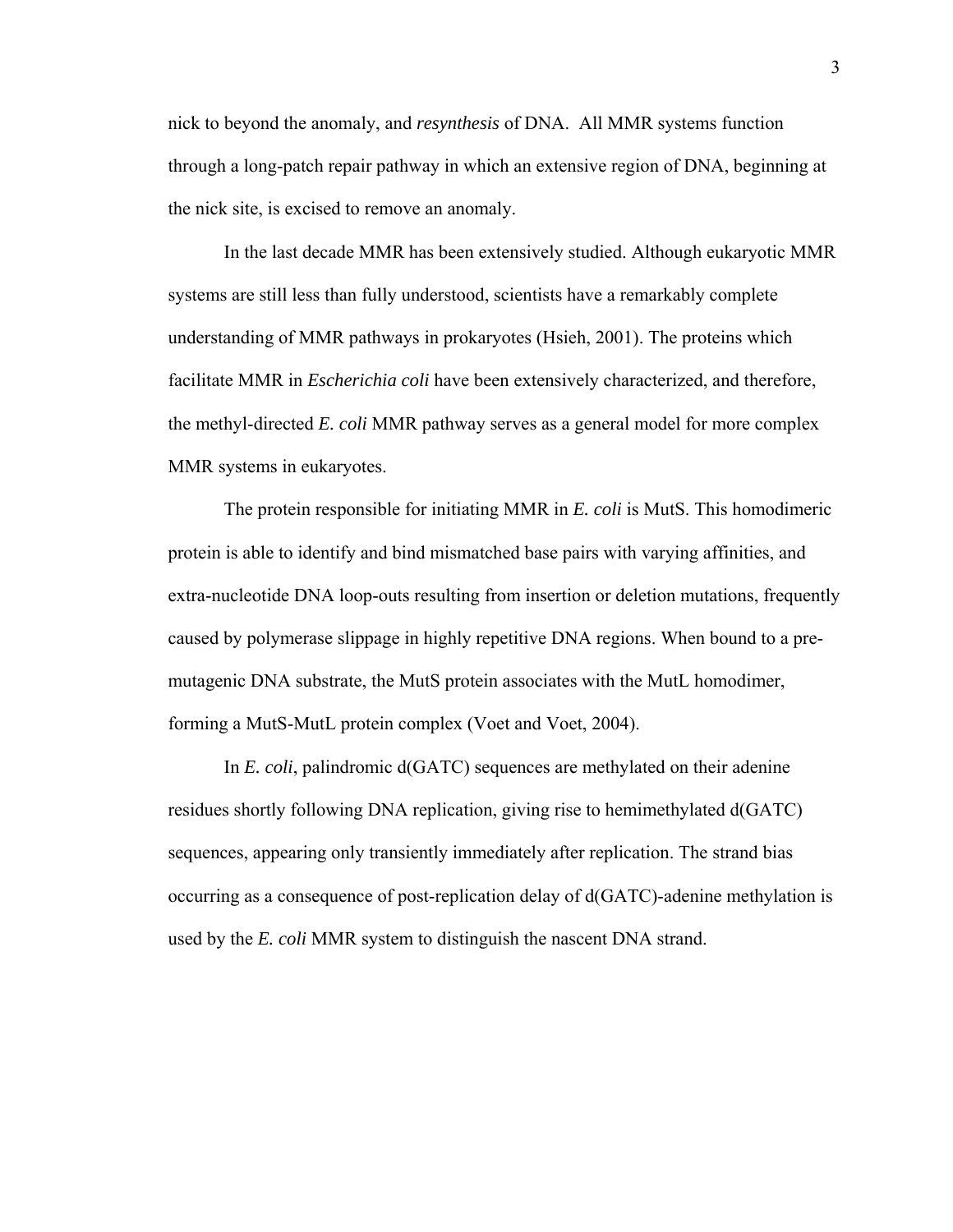

**Figure 1:** *Center and side views*, DNA and MutS proteins of *T. aquaticus* and *E. coli* as represented by X-ray crystallography reveals striking structural identity (Hsieh, 2001).

The MutS-MutL complex is capable of searching and locating the nearest d(GATC) palindrome, though the mechanism coupling mismatch recognition to sitespecific excision is controversial. One model suggests that after binding, the MutS-MutL complex is induced by ATP hydrolysis or binding to slide along the DNA towards the nearest d(GATC) excision sites. A second model contends the MutS-MutL complex remains in place after binding and contacts the nearest d(GATC) excision site by DNA looping.

Located at d(GATC) excision sites are MutH proteins which function specifically in recognizing hemimethylated d(GATC) sequences. In the presence of ATP, the MutS-MutL complex is able to stimulate the endonucleolytic function of the MutH protein which, upon stimulation, introduces a single strand nick in the nascent DNA.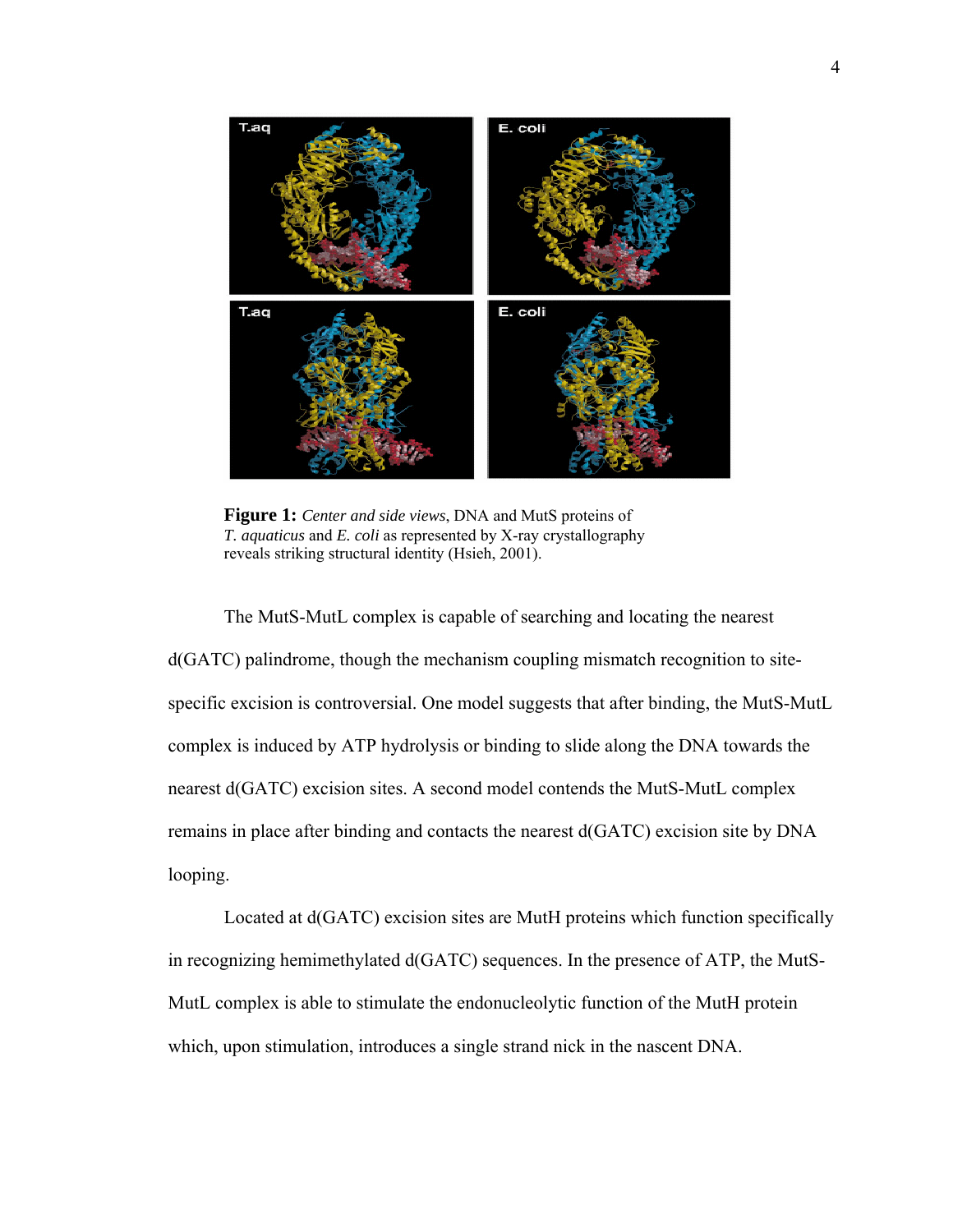After nicking of the unmethylated d(GATC) sequence, helicase II (UvrD) loads at the nick site and seperates the DNA strands to facilitate excision of the nicked DNA strand by single strand exonucleases which excise to some end beyond the anomaly. Resynthesis of the excised DNA involves DNA Polymerase III and single strand binding proteins, followed by ligation by a DNA ligase protein, restoring DNA integrity.

Eukaryotic MMR proteins have evolved into several homologs sharing many conserved features found in prokaryotic MMR proteins. The eukaryotic counterparts of the MutS and MutL proteins are the MSH (MutS homolog) and MLH (MutL homolog) proteins. Seven different MutS homologs and four MutL homologs are known to date; MSH1 through MSH7 (with MSH7 occurring only in plants), and MLH1, PMS1 (post meiotic segregation 1), PMS2, and MLH3 (Luo *et al*, 2004). There have been no MutH homologs found in eukaryotes (Depeiges *et al*, 2005). The absence of a eukaryotic MutH homolog coupled with the absence of DNA-adenine methylation is indicative of a eukaryotic-specific mechanism for determining repair strand specificity, perhaps involving recognition of growing 3' ends of nascent DNA and 5' ends of Okazaki fragments.

The chief eukaryotic mismatch recognition proteins are heterodimers, formed with an integral MSH2 support subunit. The MSH2 protein can have one of three recognition subunits complexed with it, forming MSH2•MSH3 (MutSβ), MSH2•MSH6 (MutS $\alpha$ ), and MSH2•MSH7 (MutS $\gamma$ ).

Substrate specificities of the MutS $\alpha$  and MutS $\beta$  complexes are well defined, with slight overlap between the two protein complexes known to exist. MutS $\alpha$  best recognizes single base mismatches and small insertion/deletion loopouts, and MutSβ primarily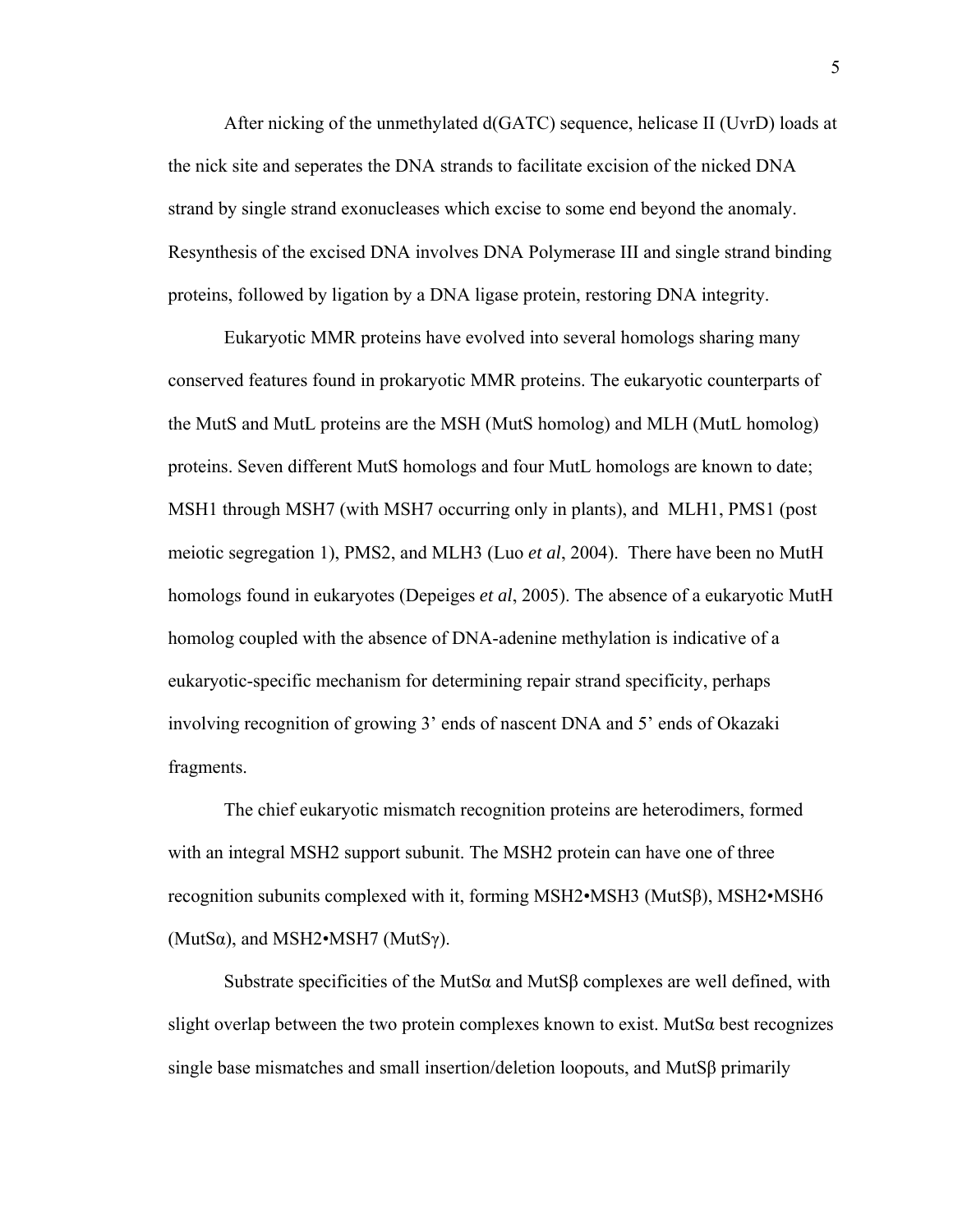recognizes a range of larger extrahelical loop-outs. Despite this difference, both complexes interact with the MutLα (MLH1-PMS2) complex, coupling recognition to excision of the error-containing DNA, and both are found in virtually all eukaryotes including humans, mice, plants and yeast. The function of MutSγ in mediating error correction is less than fully understood, but it thought to recognize a subset of base mismatches that are generally detected by MutS $\alpha$  (Culligan and Hays, 2000).

The specific protein of concern in this project is the AtMSH2 subunit of the model plant *Arabidopsis thaliana*. *Arabidopsis thaliana* is a small flowering plant related to cabbage and mustard. Though *Arabidopsis thaliana* is of little agricultural importance, it is possibly the most frequently used model organism for studying cell and molecular development of flowering plants.

There are several advantages to using *Arabidopsis thaliana* as a model organism. Because of the small size of its genome (five chromosomes, 157 million base pairs), the plant was completely sequenced by the year 2000. *Arabidopsis thaliana* is very small in size and has a notably rapid life cycle of approximately six weeks from germination to progeny seed production. A small and healthy *Arabidopsis thaliana* plant is capable of producing thousands of seeds. The selfing nature of this plant is a helpful feature in many genetic experiments. Transformation of foreign DNA into *Arabidopsis thaliana* genomic DNA using *Agrobacterium tumefaciens* is a simple and routine procedure which does not involve tissue culture or plant regeneration.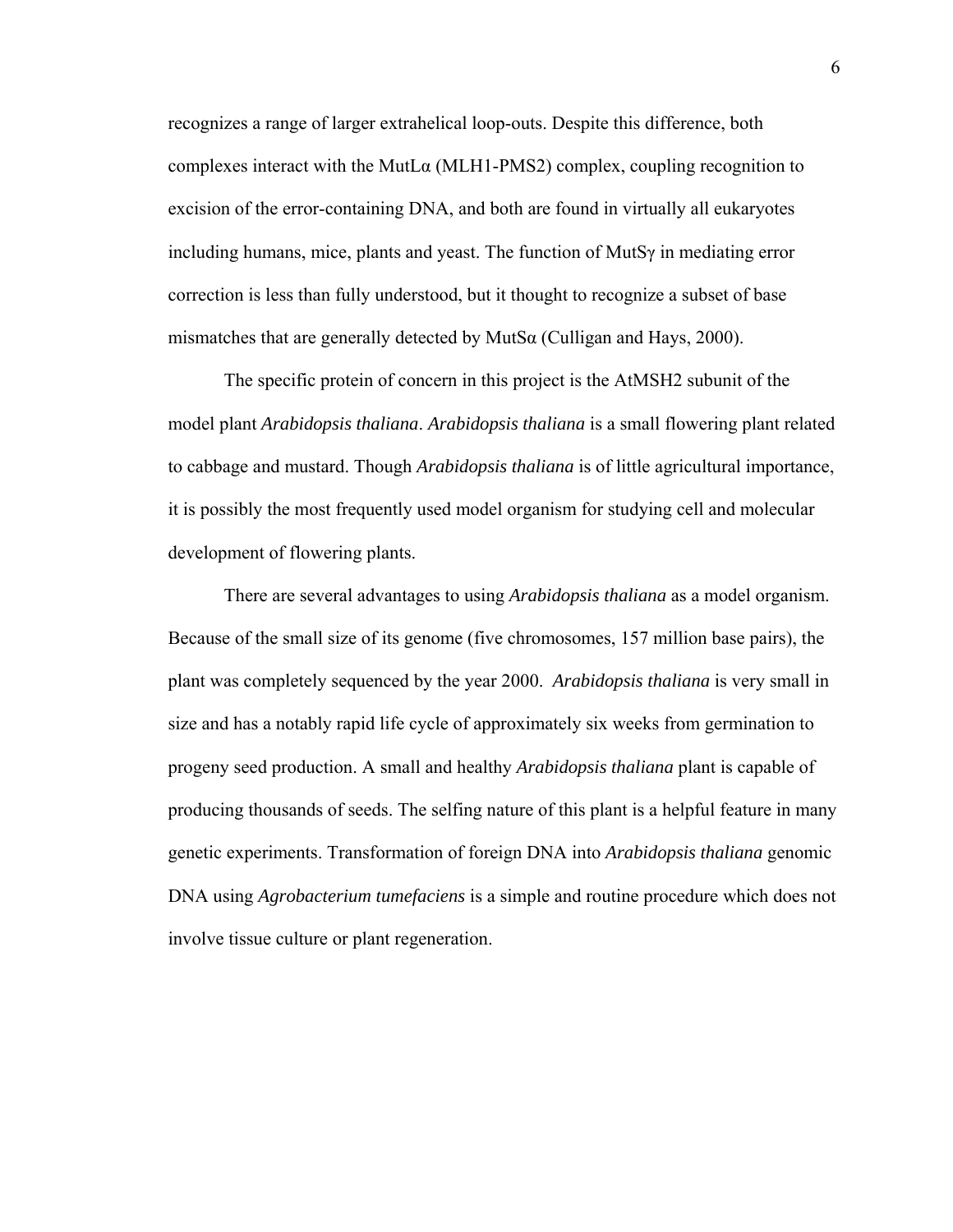#### **Microsatellite Instability**

Cells with deficiencies in the MMR pathway typically display mutator phenotypes characterized by an increased incidence of spontaneous mutations (Hsieh, 2001). Microsatellite sequences are simple mono-, di-, or tri- nucleotide repeats found in all eukaryotes. These sequences are substrates for MMR correction because they tend to give rise to extrahelical DNA loop-outs. These loop-outs are formed during DNA replication when the DNA is annealed out-of-frame resulting in template slippage resulting in potential insertion or deletion mutations (Figure 2). Loop-outs are effectively corrected by MMR in wild-type cells, but not as well by polymerase proofreading.

Microsatellite instability (MSI, the expansion or contraction of microsatellite sequences) is a hallmark of MMR deficiency in all organisms. Cell lines that display a loss of function mutation in either MSH2 or MLH1 have yet to be found without MSI (Cejka *et al*, 2003).

A notable advance in the study of MMR was the discovery that DNA repair system failure is associated with certain forms of cancer. In particular, cell lines isolated from individuals with hereditary non-polyposis colorectal carcinoma (HNPCC), also called Lynch Syndrome, display a marked dysfunction in MMR proteins and are characterized by MSI (Charames *et al,* 2003).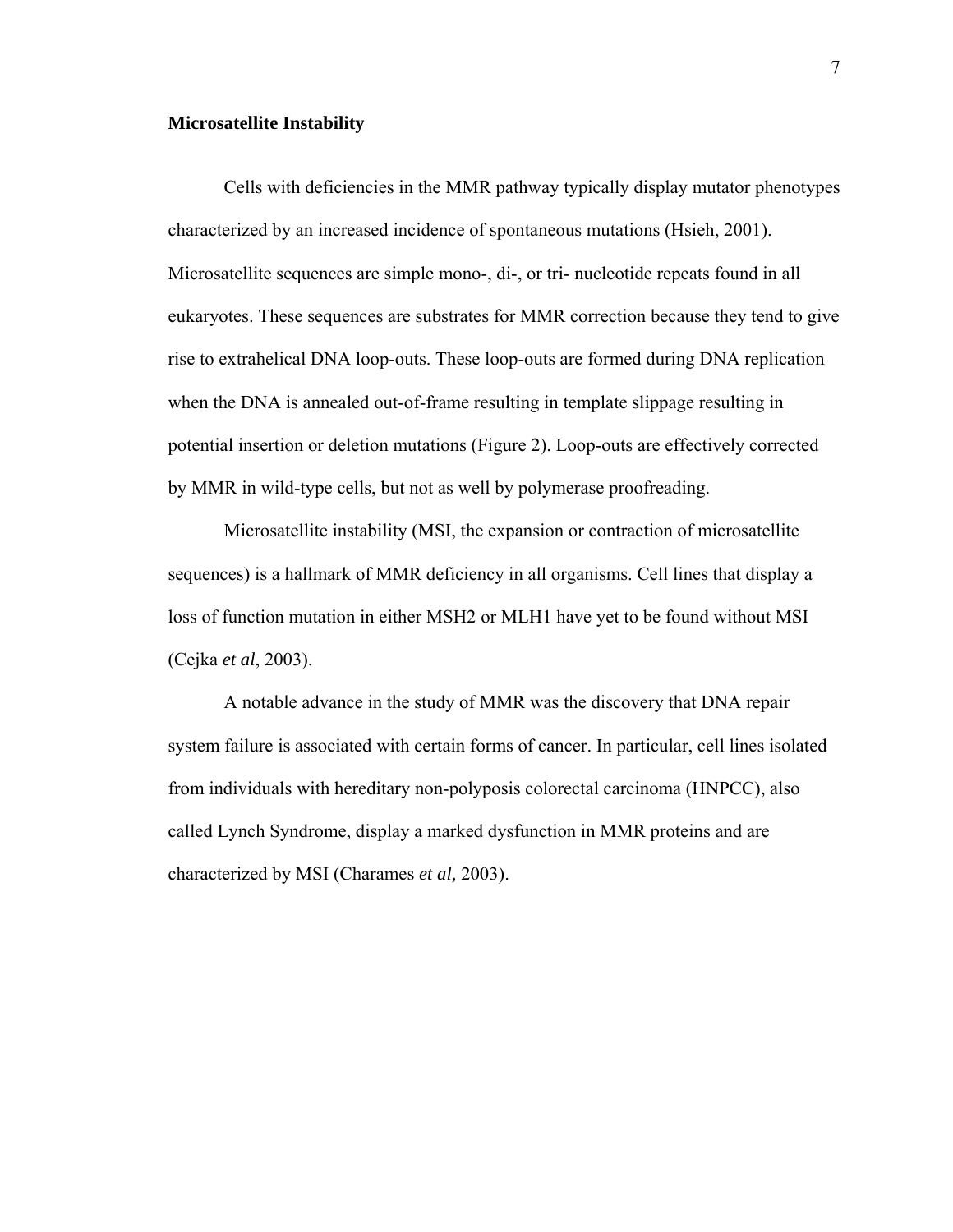

**Figure 2**: Template slippage during DNA replication of microsatellite sequences results in insertion or deletion pre-mutagenic loopouts. If loop-outs are not repaired by the MMR system before the next round of replication, the loop of extra-nucleotides are replicated, resulting in mutation and creating a possibility for frame-shifts. (Modified and used with permission from Stephanie Bollman)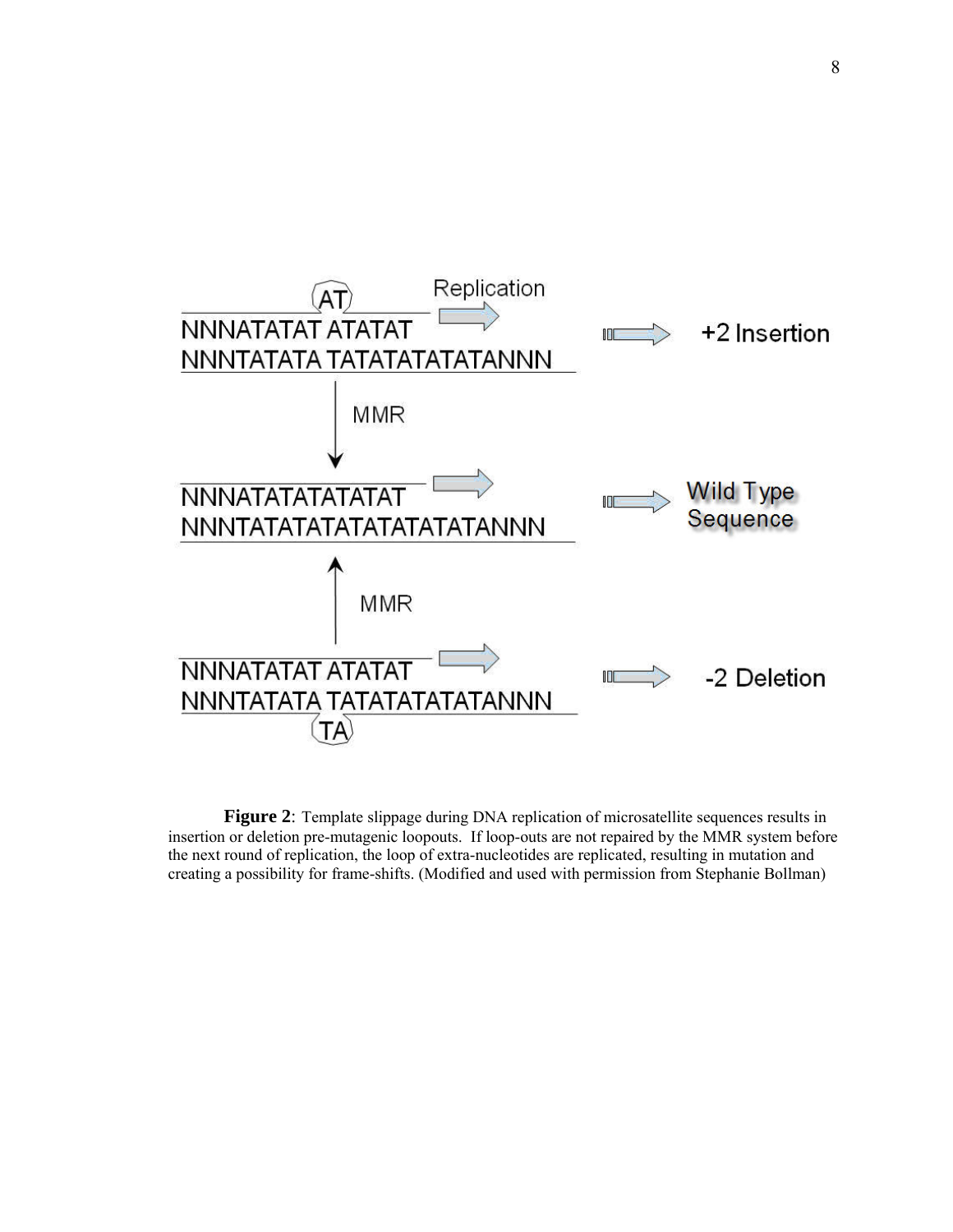#### **Dominant-Negative MMR Proteins in Arabidopsis**

The MSH2 protein and its heterodimeric interactions with MSH3, MSH6, or MSH7 are essential for the function of eukaryotic MMR. Together, these proteins initiate MMR in plants. Previous At*MSH2* knock-out studies in *Arabidopsis thaliana* have shown the deleterious phenotypic effects of completely removing the At*MSH2* gene.

Conserved helix-turn-helix and ATPase domains in the MSH2 protein have been identified as necessary for MMR. Previous studies in *Saccharomyces cerevisiae* have identified point mutations in these domains that do not compromise MSH2 heterodimeric protein-protein interactions or the resultant ability to bind mismatched DNA, but do eliminate capability to carry out complete MMR (Studamire *et al*, 1998)(Alani *et al*, 1997). These so-called "separation-of-function" mutations render the protein complex effective in locating and binding defects in DNA but do not allow it to interact with proteins downstream in the MMR pathway. The over-expression of these mutant MSH2 proteins resulted in a dominant-negative phenotype. A dominant-negative phenotype develops when mutated gene products block some aspect of the function of wild-type gene products within the same cell, usually by competitive interaction with other proteins normally associated with the wild-type gene products.

The purpose of this project is to establish in plants either of two deliberately mutated AtMSH2 proteins that are aberrant in function. The At*MSH2* gene was genetically modified to imitate the two dominant-negative alleles in *Saccharomyces cerevisiae*. At*MSH2* was mutated such that either glycine 671 (of the helix-turn-helix domain) or glycine 833 (of the ATPase domain) was replaced with aspartic acid. These mutant AtMSH2 proteins were over-expressed in *Arabidopsis thaliana* using a binary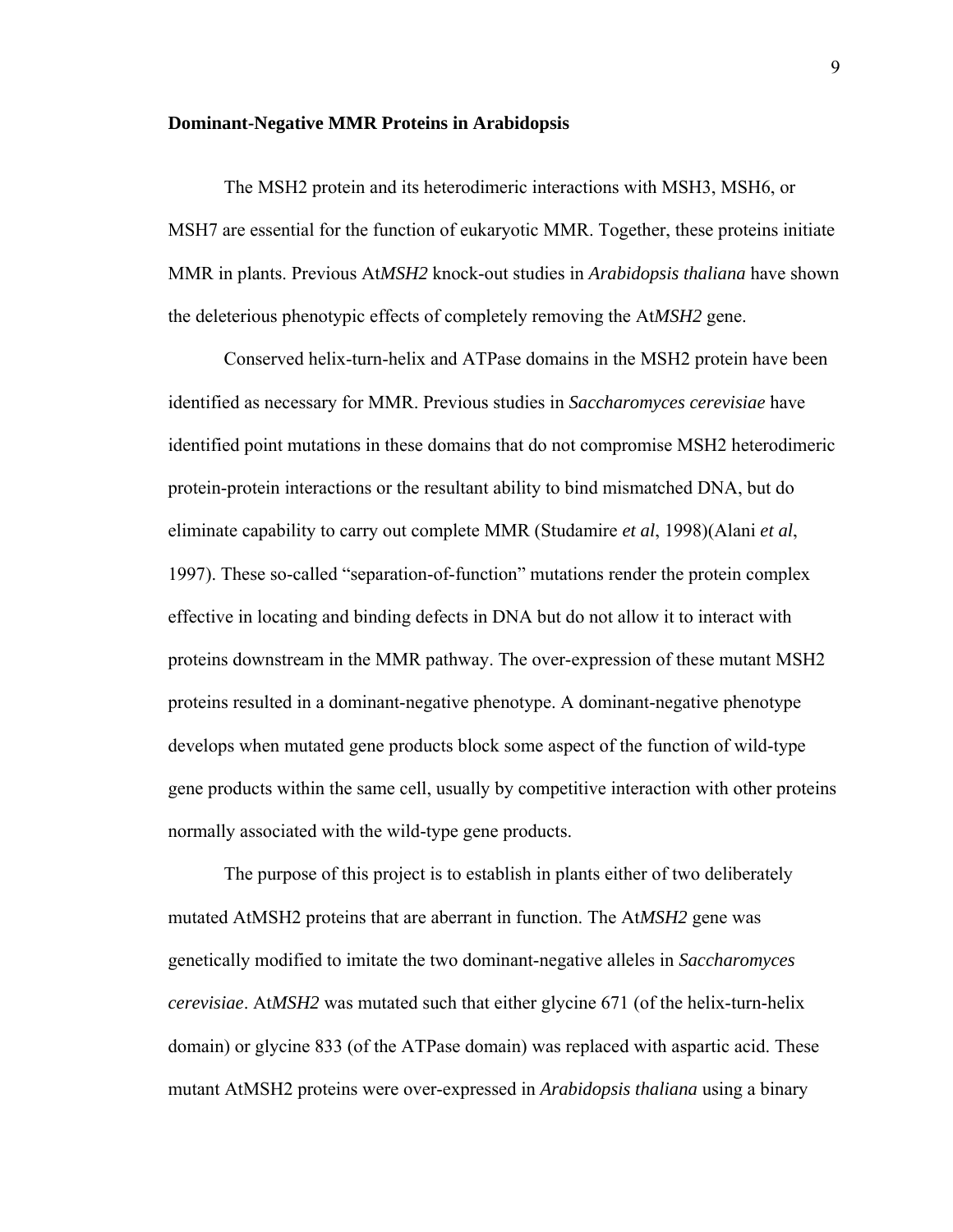vector with an *Agrobacterium* derived 'super-promoter' in front of the gene. The dominant-negative AtMSH2 protein is over-expressed with the expectation of outcompeting wild-type AtMSH2 produced by the plant.

A short c-MYC epitope tag was fused to the 3' end of the At*MSH2* gene for expression at the carboxyl termini of the protein. An epitope tag is an antigen detected by a readily available antibody, which targets the epitope independently of the remainder of the fusion protein. For analysis, the AtMSH2 protein sample is first separated according to molecular weight using polyacrylamide gel electrophoresis. In order to make the proteins accessible to antibody detection, they are blotted from within the gel onto a membrane made of Polyvinylidene Fluoride (PVDF). The membrane is placed face-toface with the gel, and current is applied. The charged proteins move from within the gel and are immobilized on the membrane while maintaining the organization they had within the gel. As a result of this "blotting" process, the proteins are exposed on a thin surface layer for detection.

Steps are taken to prevent non-specific protein interactions between the proteins on the PVDF membrane and the antibody used for detection of the target protein. Blocking of non-specific antibody to protein binding is achieved by placing the membrane in a dilute solution of protein from non-fat dry milk, with a minute percentage of detergent such as Tween 20. After blocking, a dilute solution of primary antibody is incubated with the membrane under gentle agitation for several hours and washed repeatedly.

 The primary antibody::epitope complex is probed with a secondary antibody, which in turn is linked to a reporter enzyme such as horseradish peroxidase. A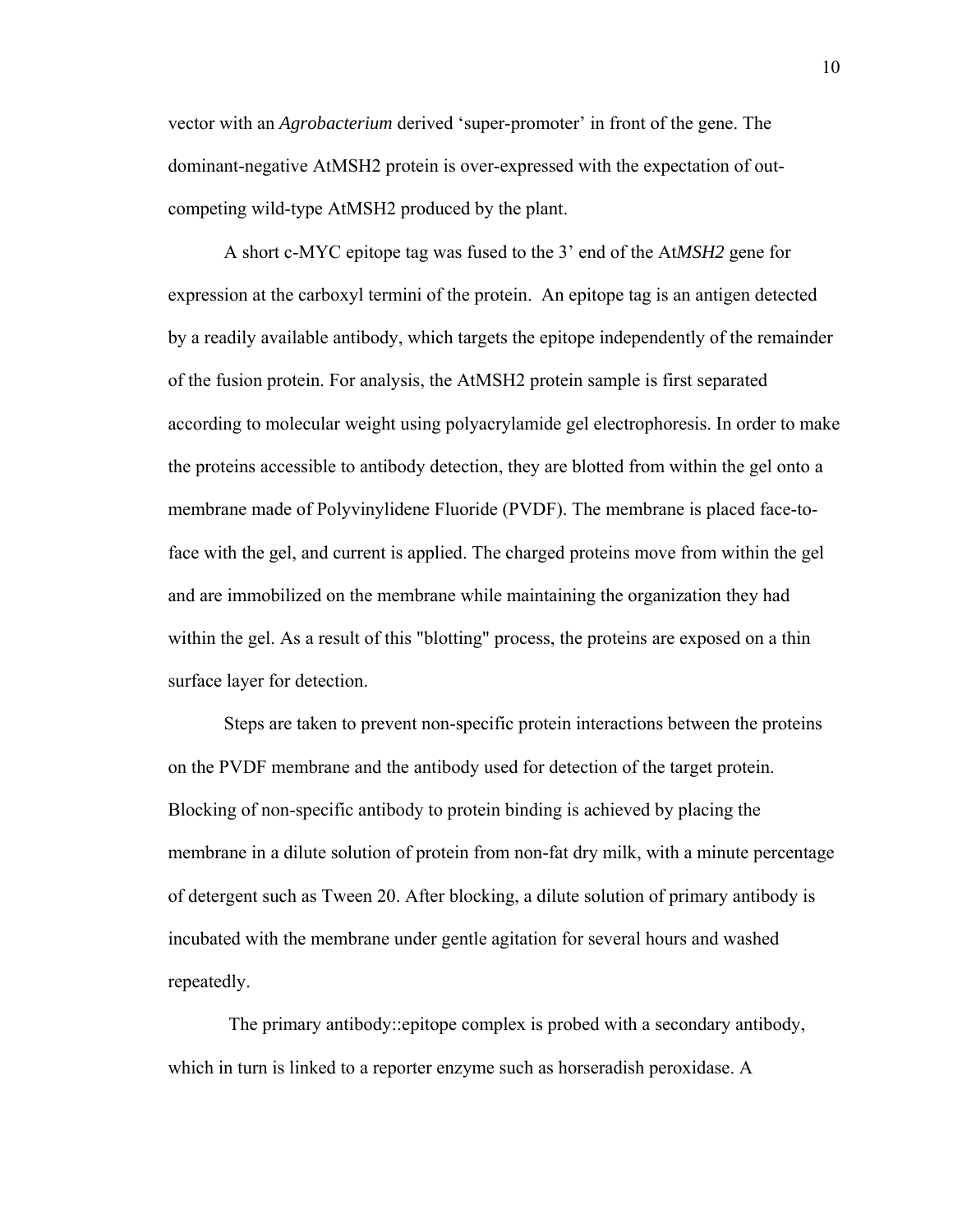horseradish peroxidase-linked secondary is used in conjunction with a chemiluminescent agent, and the reaction product produces luminescence proportional to the amount of protein present. Photographic film is exposed to the blot and creates an image of the antibodies bound to the blot. This procedure known as "immunoblotting" has been performed on plant protein extracts to quantify protein production in plants.

In *Arabidopsis thaliana*, over-expressed AtMSH2 mutant proteins would hypothetically create a dominant-negative effect by out-competing wild-type AtMSH2 for heterodimeric association with MSH3, MSH6, and MSH7. The objective is to genetically engineer and over-express in plants mutated AtMSH2 proteins that can mask wild-type AtMSH2 proteins produced by the plant in a dominant-negative manner. If this can be verified, these plants might be useful in more strenuously testing the hypothesis that MMR activity is important in maintaining plant genomic integrity and promoting homologous recombination during meiosis. The plants could also be used to generate a variety of mutant progeny which can be back-crossed at will and screened for elimination of dominant-negative At*MSH2* alleles.

A dominant-negative allele is preferred over a knocked-out allele because knockout plants produce heterozygous progeny containing recessive knock-out alleles. F1 generation *Arabidopsis thaliana* At*MSH2* knock-outs would have the wild-type allele in every single plant. A complete At*MSH2* knock-out is only achieved with plants that are homozygous for the knock-out allele, which can only be achieved in one fourth (25%) of the F2 generation of the plants. In contrast, the dominant-negative allele competes with wild-type At*MSH2* alleles as soon as it is introduced.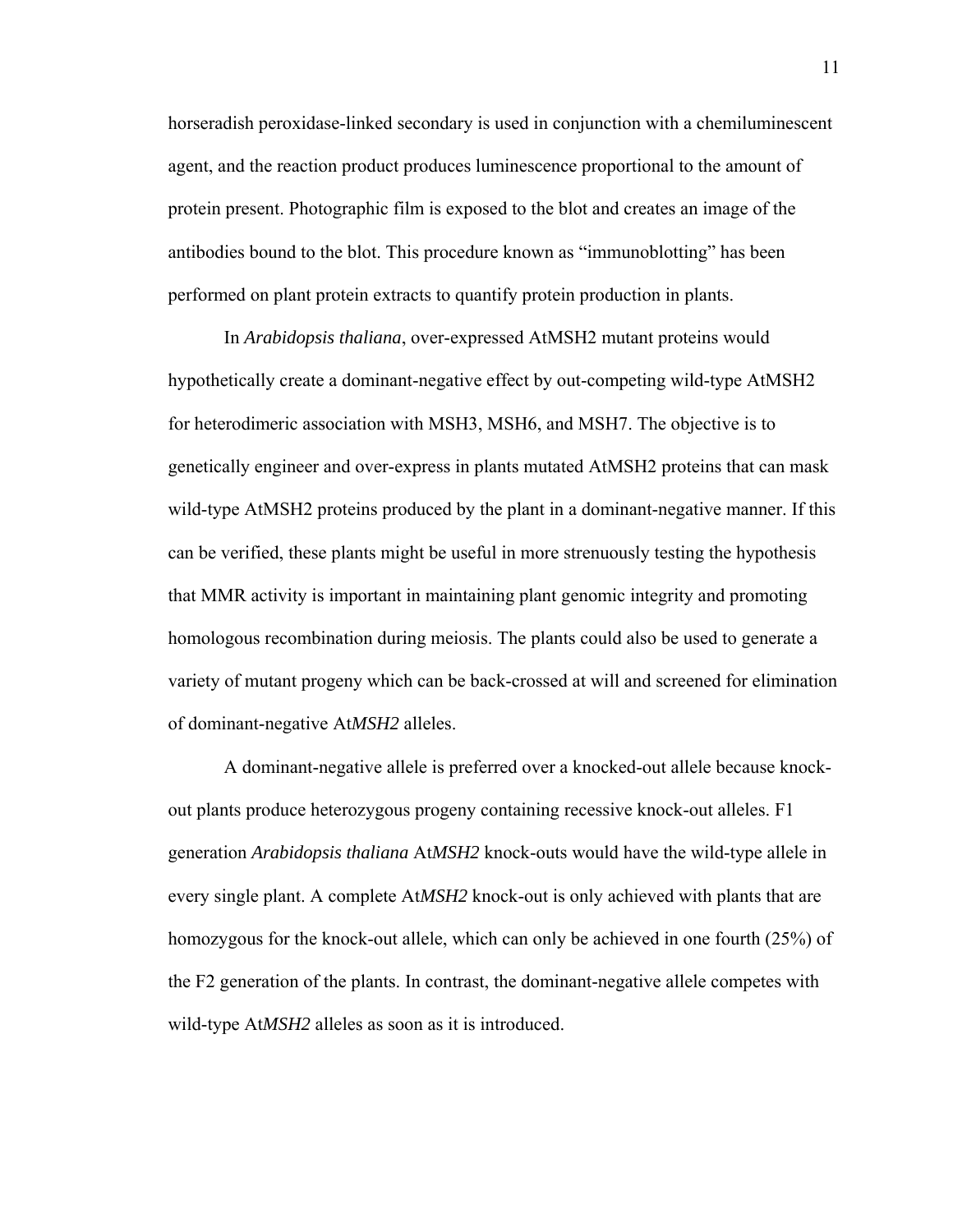#### **Post-Transcriptional RNA Interference in Arabidopsis**

In plants, post-transcriptional RNA interference (RNAi) serves to suppress or inactivate target RNAs and is hypothesized to have evolved as an antiviral defense. The efficiency of RNAi in plants varies among transformed plants. In consideration of the possible gene silencing effects, two *Arabidopsis thaliana* plants that are defective in RNAi pathways were obtained to for use in this project.

Small RNAs belong to two general classes, microRNA (miRNA) and short interfering RNA (siRNA). miRNAs are approximately 21–22 nucleotides in length. They develop from imperfectly base-paired foldback structures from non-protein-coding RNA transcripts.

Structurally, siRNAs are similar to miRNAs, although their size ranges between 21 and 24 nucleotides in plants. siRNAs are processed from precursors containing extensive or exclusive double-stranded RNA structure, such as intermediates formed during viral replication. Double-stranded RNA processed into siRNA triggers posttranscriptional gene silencing (PTGS). In plants, PTGS is involved in gene silencing of transgenes.

An RNaseIII helicase-like enzyme named DICER (DICER-LIKE or DCL1 in *Arabidopsis thaliana*) interacts with double-stranded RNA and fold-back structures to excise mature siRNA and miRNA, respectively. RNA-induced silencing complex (RISC) proteins bind small RNAs using an ARGONAUTE (AGO) protein. The binding of the small RNAs to RISC enables the complex to use the small RNAs as a guide sequence to complementary target sequences (Figure 3)**.**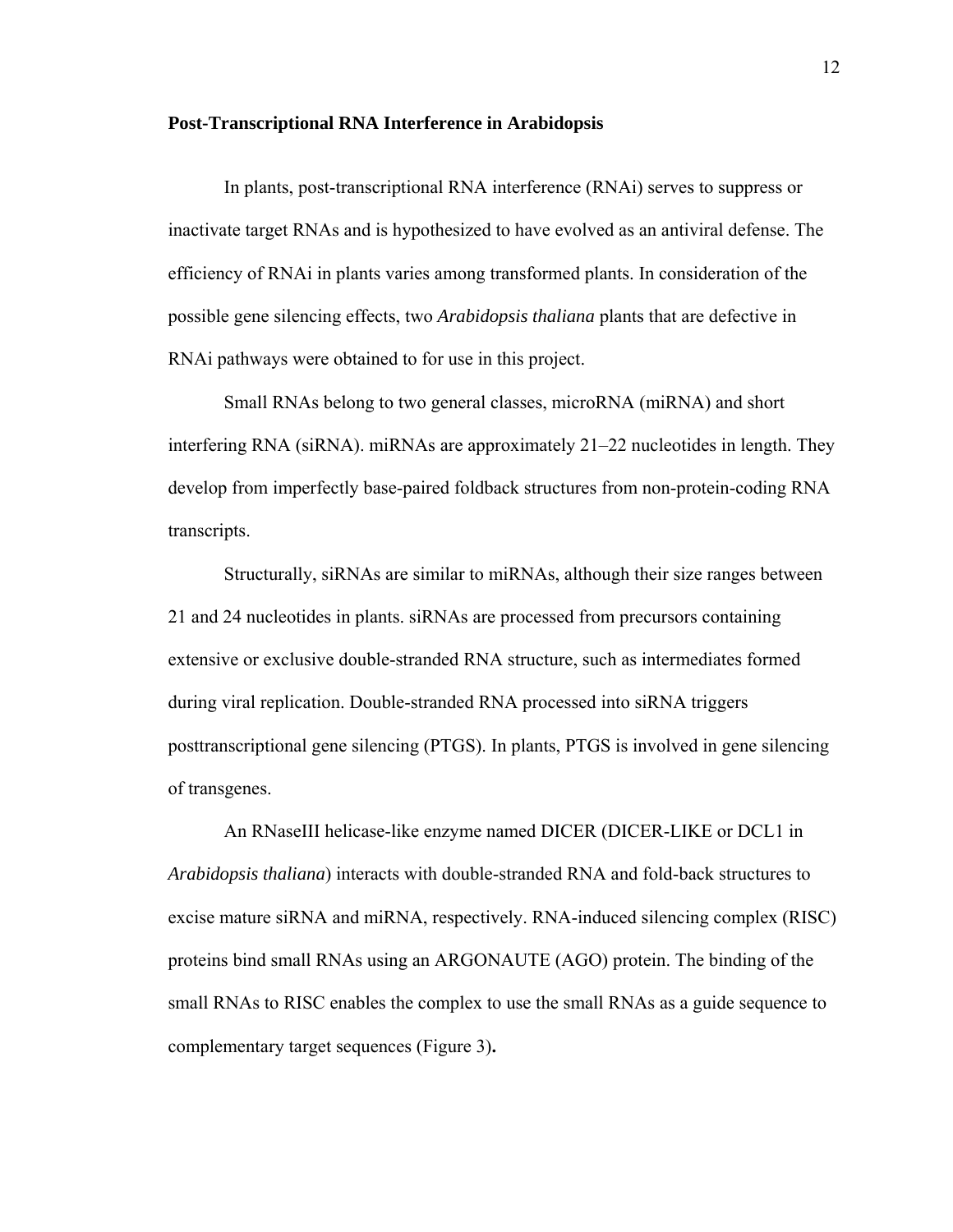In Arabidopsis, two genes are believed to be involved in transforming singlestranded RNA into double-stranded RNA. Initially identified by screening siRNA defective Arabidopsis mutants, *SUPPRESSOR OF GENE SILENCING3* (SGS3) is a protein of unknown function, and *SUPPRESSOR OF GENE SILENCING2* (SGS2)/*SILENCING DEFECTIVE1* (SDE1) encodes RNA-dependent RNA polymerase6 (RDR6). Both of these genes are believed to be involved in transforming ssRNA into dsRNA precursors of siRNAs (Peragine *et al*, 2004). The RDR6 protein is known to prime and synthesize double-stranded RNA, establishing it as a crucial component in PTGS that arises from sense-transgene-mediated RNAi. RDR6 does not play a role in creating miRNA precursors from double-stranded RNA hairpins (Xie *et al*, 2004).

Taking into consideration the possibility of At*MSH2* gene silencing, two RDR6 deficient *Arabidopsis thaliana* plants were obtained for use in this project. RDR6-15 is ecotype Columbia and RDR6-4 is ecotype Lansberg. These plants were used in case At*MSH2* dominant-negative alleles were subjected to gene silencing, causing them to be less than fully over-expressed in wild type Columbia transformants.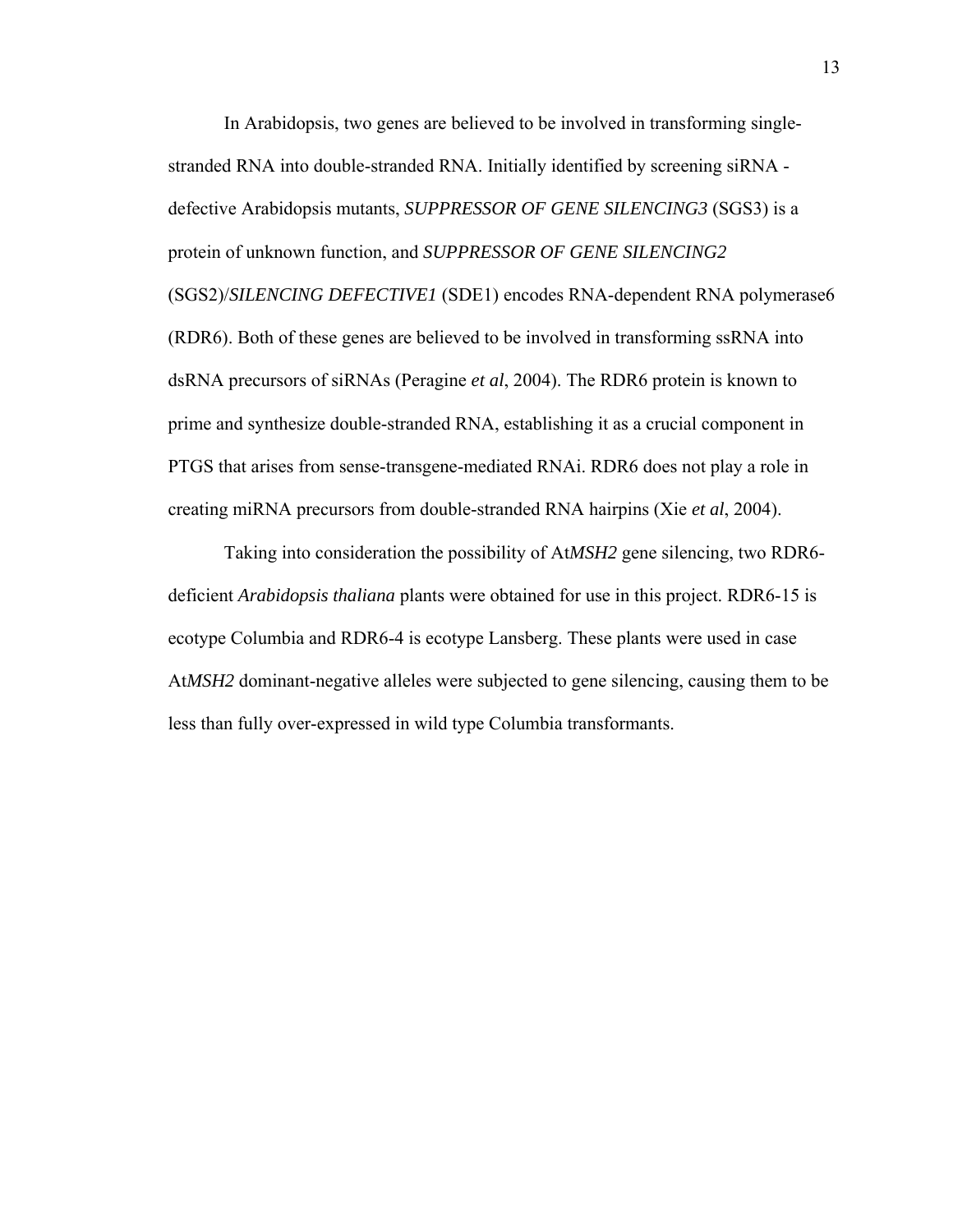

Figure 3: The siRNA pathway (Upstate Inc.)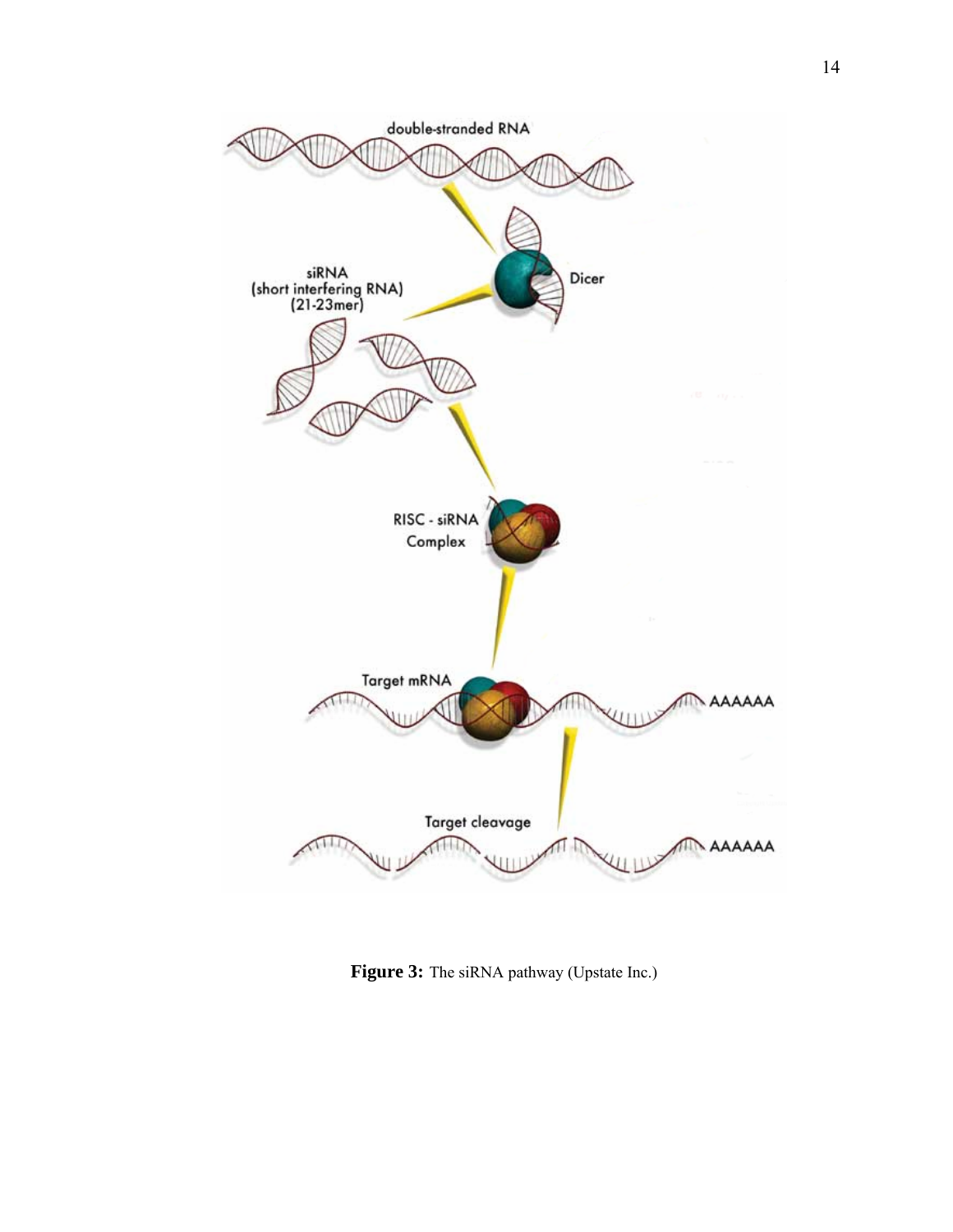### **Materials and Methods**

#### **Assembly of At***MSH2* **Dominant-Negative Gene Constructs**

Site-directed mutagenesis was performed through PCR to create the altered At*MSH2* alleles. The first allele, designated dominant-negative1 (DN-1), was mutated in bases 2021-2022, corresponding to the ATPase domain of AtMSH2. The second allele, designated dominant-negative2 (DN-2), was mutated in bases 2507-2508, corresponding to the helix-turn-helix domain of AtMSH2. In both alleles the point mutations corresponded to a guanine to adenine transition in the first base and guanine to thymine transversion in the second base. The AtMSH2 protein was mutated such that either glycine 671 (of the helix-turn-helix domain) or glycine 833 (of the ATPase domain) was replaced with aspartic acid.

DNA fragments encoding the At*MSH2* dominant-negative alleles were cloned into pBluescript SK+ (Stratagene). At*MSH2* PCR products were generated using primer MSH2-5' (5′-GGTACCACCATGGAGGGTAATTTCGAGGACAGAAC-3′) encoding a *KpnI*  restriction site upstream of the initiating ATG codon of the At*MSH2* gene, and MSH2/c-MYC-3' (5′-GCAGACTGCCACTGGCTCAGGCAGTTTCTGGAACAAAAACTTATTT CTGAAGAAGATCTG*TAATGA*CCTAGGCG-3′) encoding a c-MYC epitope tag followed by two stop codons and an *AvrII* restriction site. At*MSH2* PCR products were ligated into the pCR4Blunt-Topo plasmid (Invitrogen; Figure 4a) using standard protocols. Briefly, PCR products were incorporated into a table top reaction mixture containing the linearized plasmid product attached to DNA topoisomerase I, which functions both as a restriction enzyme and as a ligase (Invitrogen; Figure 4b). Topoisomerase I functions *in*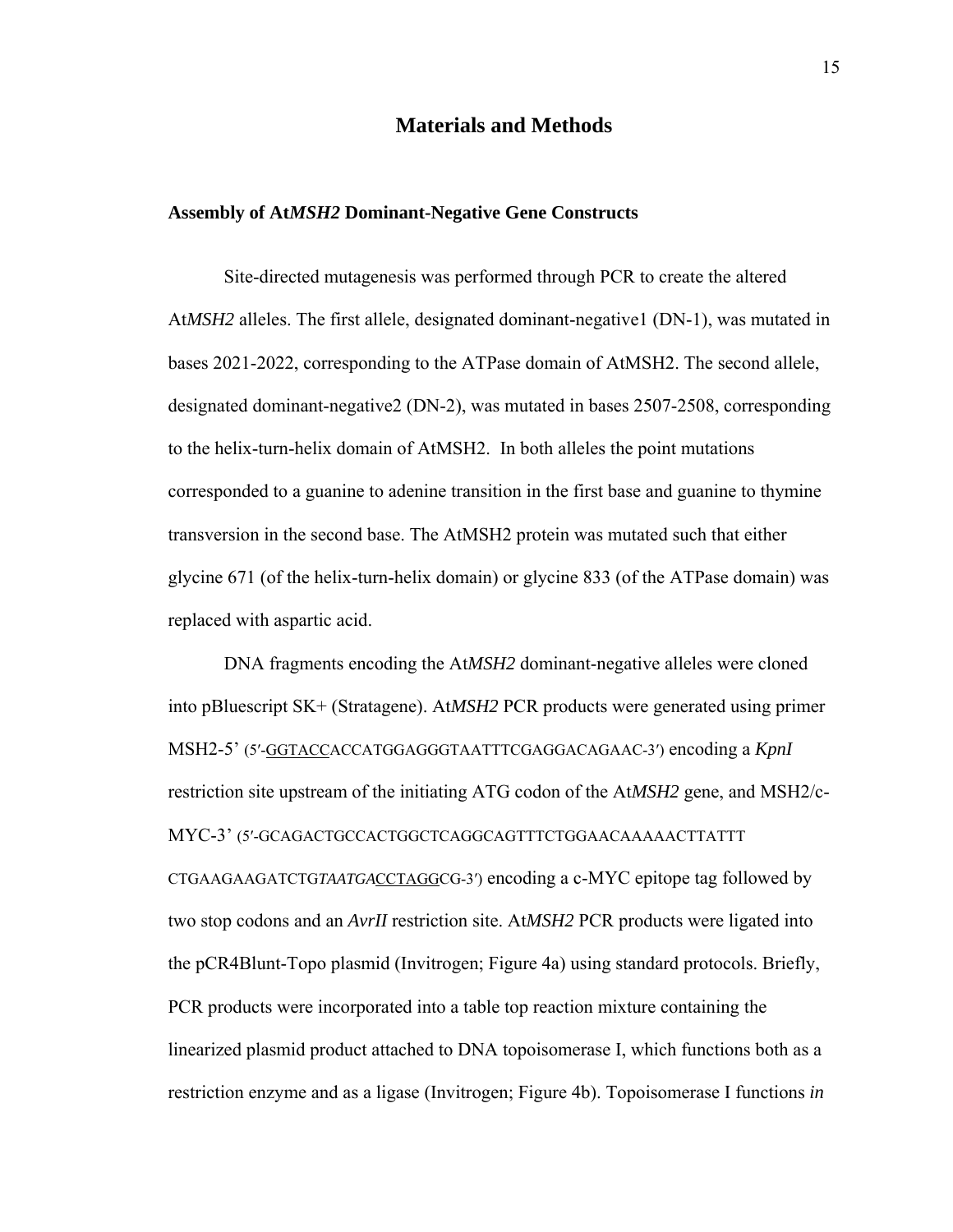*vivo* to cleave and rejoin DNA, eliminating the stress of supercoiling incurred during DNA replication. The intermediate At*MSH2*-plasmid products were transformed into *E. coli* strain DH5α and were maintained using kanamycin selection.



**Figure 4:** (a) pCR4Blunt-Topo plasmid map (b) depiction of Zero Blunt Topo reaction mechanism. (Invitrogen)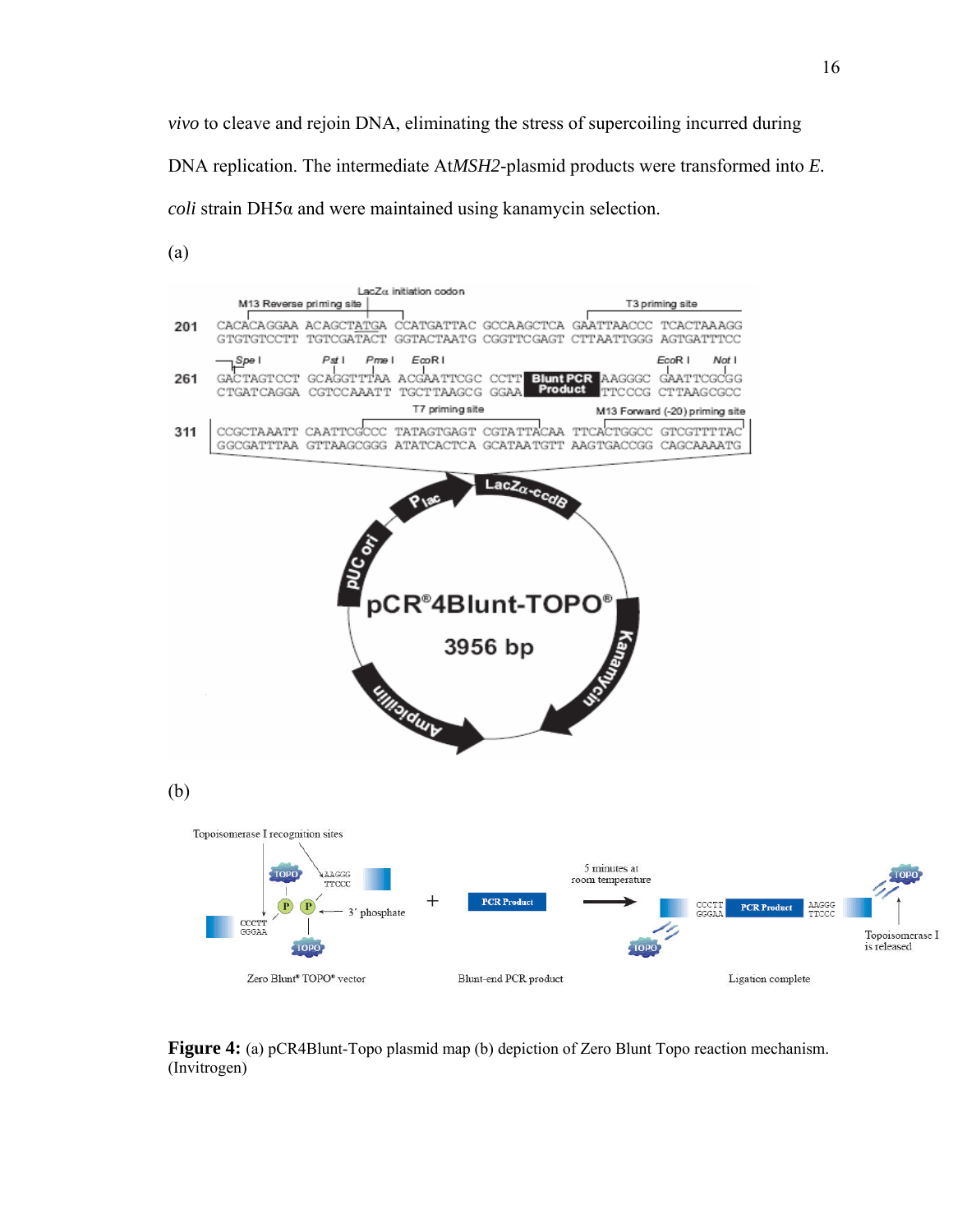Restriction endonucleases *Bam*HI, *Eco*NI, *Eco*RI, *Ssp*I, *Pst*I, *Not*I, and *Spe*I, were used in preliminary restriction digest analysis of transformed product. Many of these enzymes targeted sites inside of the At*MSH2* gene, while others targeted sites on the intermediate or binary vector. At*MSH2* dominant-negative alleles in the intermediate plasmids were sequenced in their entirety using At*MSH2* gene-specific primers in addition to T3 and T7 priming sites on the pCR4Blunt-Topo plasmid (see Figure 4a for T3 and T7 priming sites).

Restriction of the sequence-confirmed intermediate plasmids with *Avr*II and *Kpn*I endonucleases released ~2.7-kb fragments encoding the mutated At*MSH2* alleles. These fragments were ligated into binary vector pE1803 cleaved with *Avr*II and *Kpn*I (Figure 5).



Figure 5: pE1803 binary vector map.

At*MSH2*-pE1803 binary vector ligation products were initially transformed into *E. coli* strain DH5α and were selected and maintained using kanamycin resistance. Restriction endonucleases *Avr*II and *Kpn*I were used in restriction digestion analysis of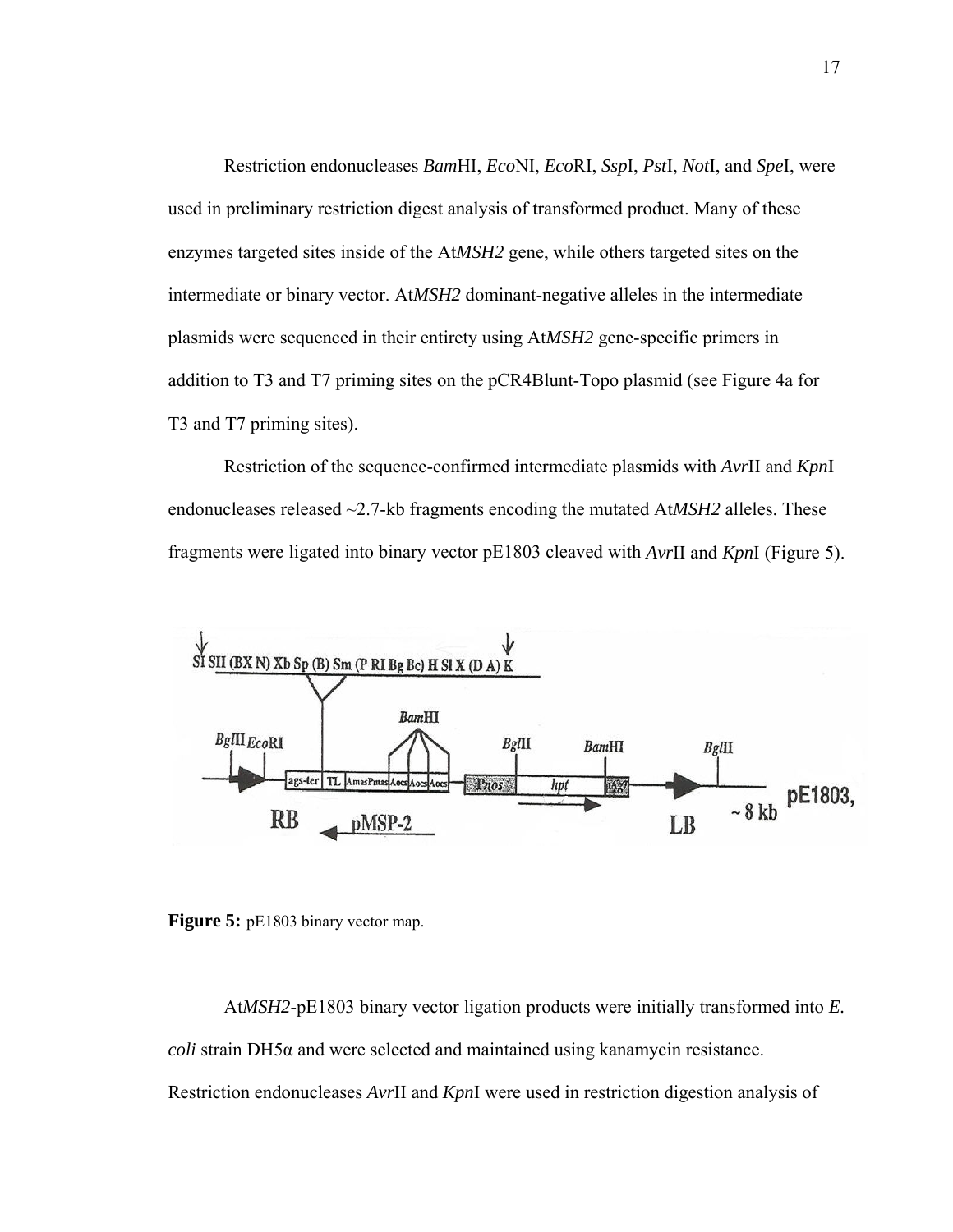transformed product and yielded a 2.7kb fragment. At*MSH2*-pE1803 vector constructs were then transformed into *Agrobacterium tumefaciens* strain EHA105 and maintained by kanamycin selection. The At*MSH2* dominant-negative alleles reconstituted in the binary vector were again sequenced in their entirety using At*MSH2* gene-specific primers in addition to binary-vector-specific priming sites.

#### **Transformation into Plants**

*Arabidopsis Thaliana* lines used were RDR6-15 (ecotype Columbia-0), RDR6-4 (ecotype Lansberg), and Columbia-0. To prevent soil from falling into inoculation medium after seeds were planted the soil was covered with a nylon window screen fabric secured by a rubber band. Plants were grown to flowering stage, occurring one month (30 days) after germination, and were clipped after forming primary bolts to obtain more floral buds per plant and to promote synchronized emergence of secondary bolts.

*Agrobacterium tumefaciens* cultures were started from a 1:100 dilution of an inoculum grown for  $\sim$ 24 h. All bacteria were grown at 30 $\degree$ C in an incubator shaking at 250 rpm in sterilized TBY broth (10g tryptone, 5g yeast extract, 10g NaCl per litre water) with added kanamycin (50 μg ml<sup>-1</sup>). Cells were harvested by centrifugation for  $\sim$ 10 min at 4°C at 5500G. Cells were then resuspended in Floral Dip Inoculation Medium of 5.0% sucrose and  $0.05\%$  Silwet L-77 (Lehle seeds Inc.) to a final  $A_{600}$  of 0.80.

Plants were dipped when secondary bolts were 1–10 cm tall (4–8 days after clipping). The solution of resuspended bacteria was added to a beaker and plants were inverted into the suspension. The plants were promptly removed after 3–5 sec of agitation in solution. For vacuum infiltration, plants submerged in inoculation medium were placed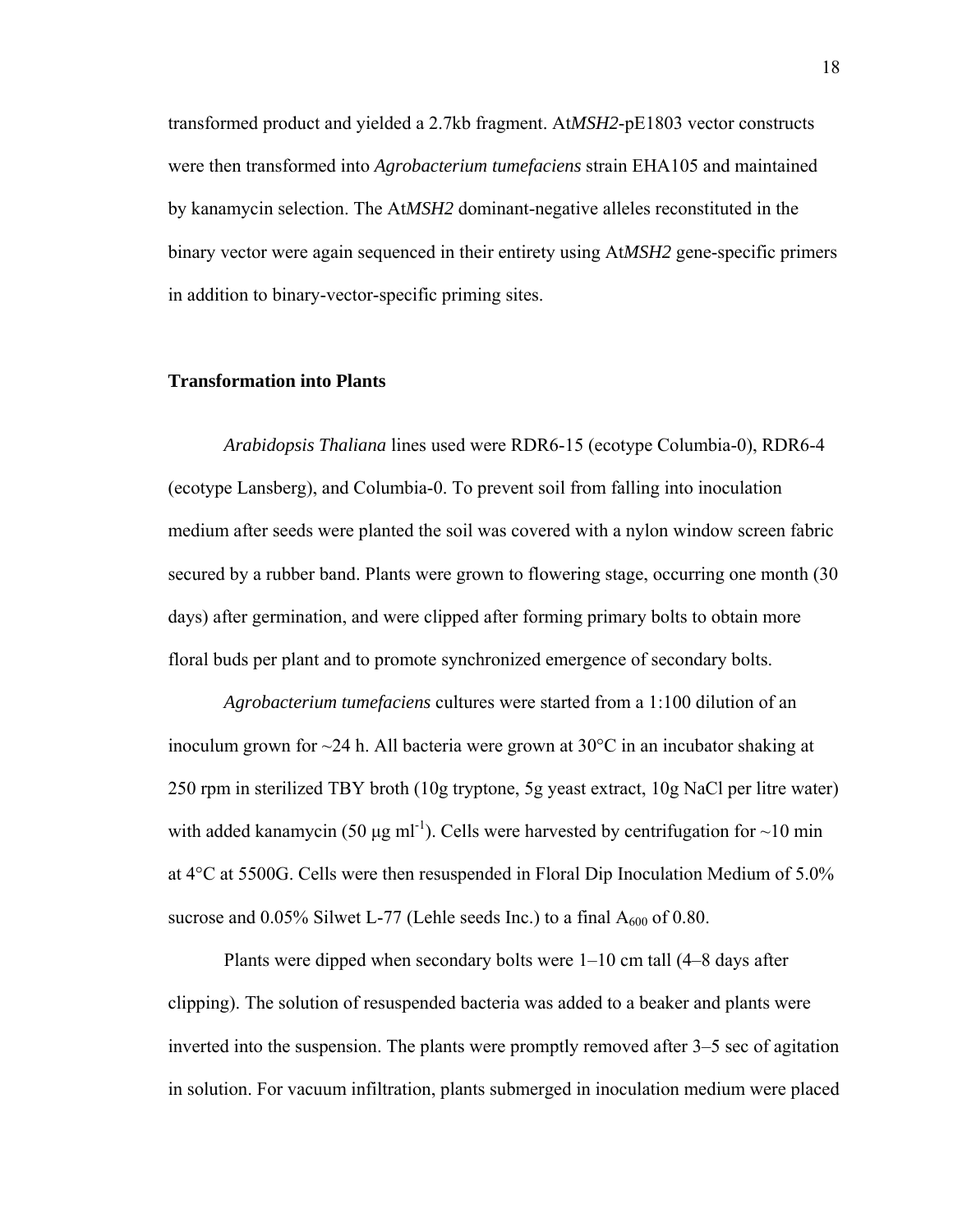into a chamber and a vacuum was applied until air bubbles were drawn from plant tissues. The vacuum was held for  $\sim$ 5 min, and then released rapidly. Dipped or vacuuminfiltrated plants were placed in plastic trays and covered with clear-plastic domes to maintain humidity. Plants were left in the dark overnight. Domes were removed approximately 12–24 h after treatment.

Plants were further grown for 3–5 weeks and were dipped in transformation medium 2-3 additional times before collecting seed. Plants were then watered less frequently to promote maturation. Roughly 1,000 seeds were collected for every plant dipped. Care was taken to keep bolts from each pot separated from neighboring pots. Extra plant material was removed by sifting the seeds through a metal screen several times.

#### **Screening for Transformants**

Seeds were surface-sterilized by treatment with 95% ethanol for one minute and 50% household bleach containing .05% Tween 20 for 10 min, followed by three or four washes with sterile water.

Primary transformants were selected by plating seeds onto media containing 0.5X Murashige and Skoog salts (Qbiogene), B5 vitamins, 3% Sucrose, 0.75% agar, and 50 mg  $L^{-1}$  hygromycin. Seeds were distributed onto petri dishes and incubated at 4 $\degree$ C for 24 h, then placed in a growth chamber at 24°C under constant illumination. Petri plates and lids were sealed with parafilm to prevent fungal contamination of media.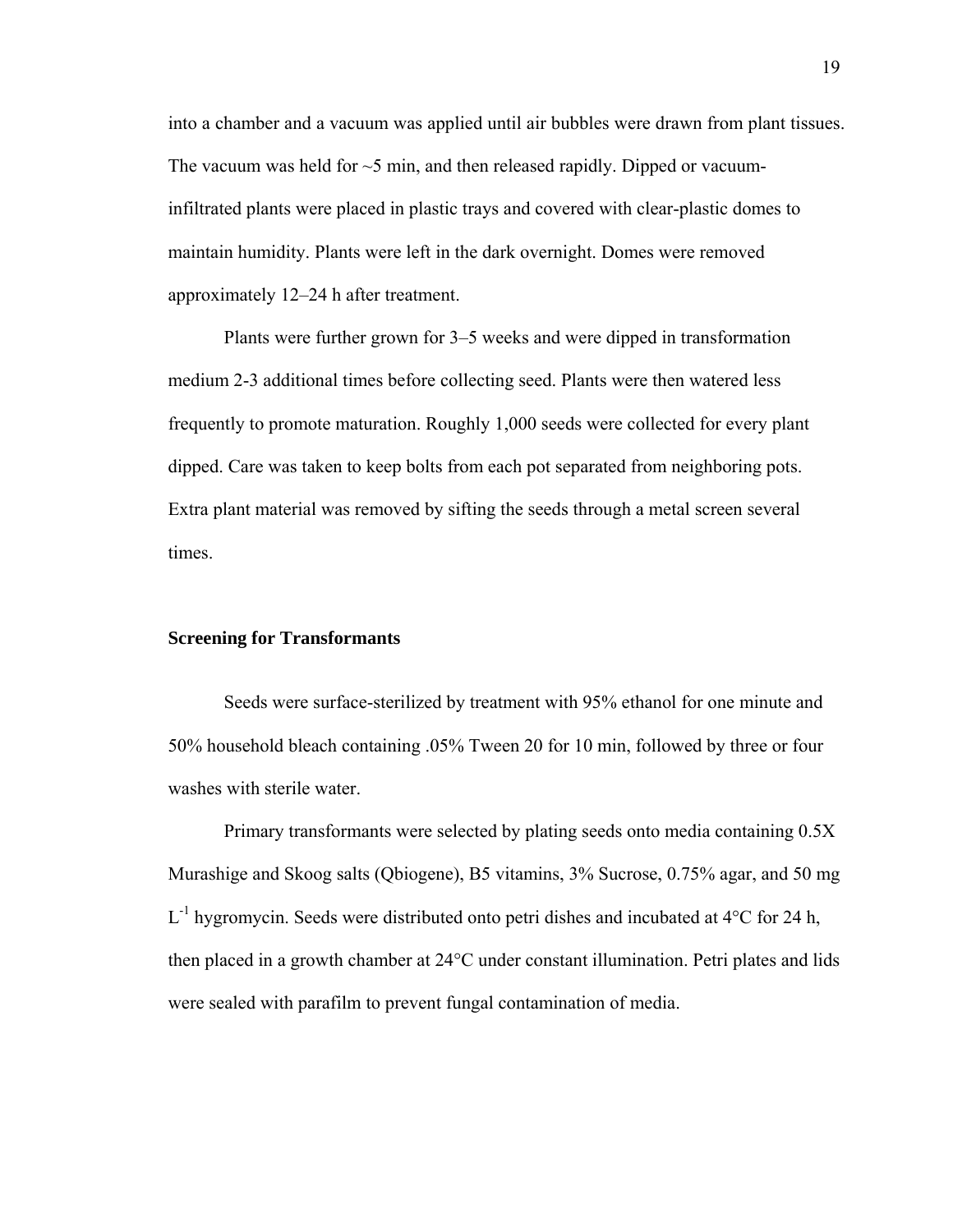

Figure 6: A prospective transgenic plant grown on agar containing hygromycin selection.

### **Purification of Plant DNA**

Plants tissue used for DNA preparations was isolated from progeny screened against hygromycin selection. The tissue was ground with a pestle in a 1.5 ml microtube using Extraction Buffer of 200 mM NaCl, 25 mM EDTA, 50 mM Tris pH 7.5, and 0.5% SDS. After the grinding procedure, the remaining tissue was spun down, and the supernatant was collected in a separate 1.5 ml microtube. DNA in the supernatant was precipitated by mixing 1 ml of 95% isopropyl alcohol into solution then spinning at 12,000 rpm for one minute in the tabletop centrifuge. The resultant pellet of DNA was allowed to dry briefly and was then eluted in 100  $\mu$ L of DNA buffer (10 mM Tris, pH 7.0) 1mM EDTA).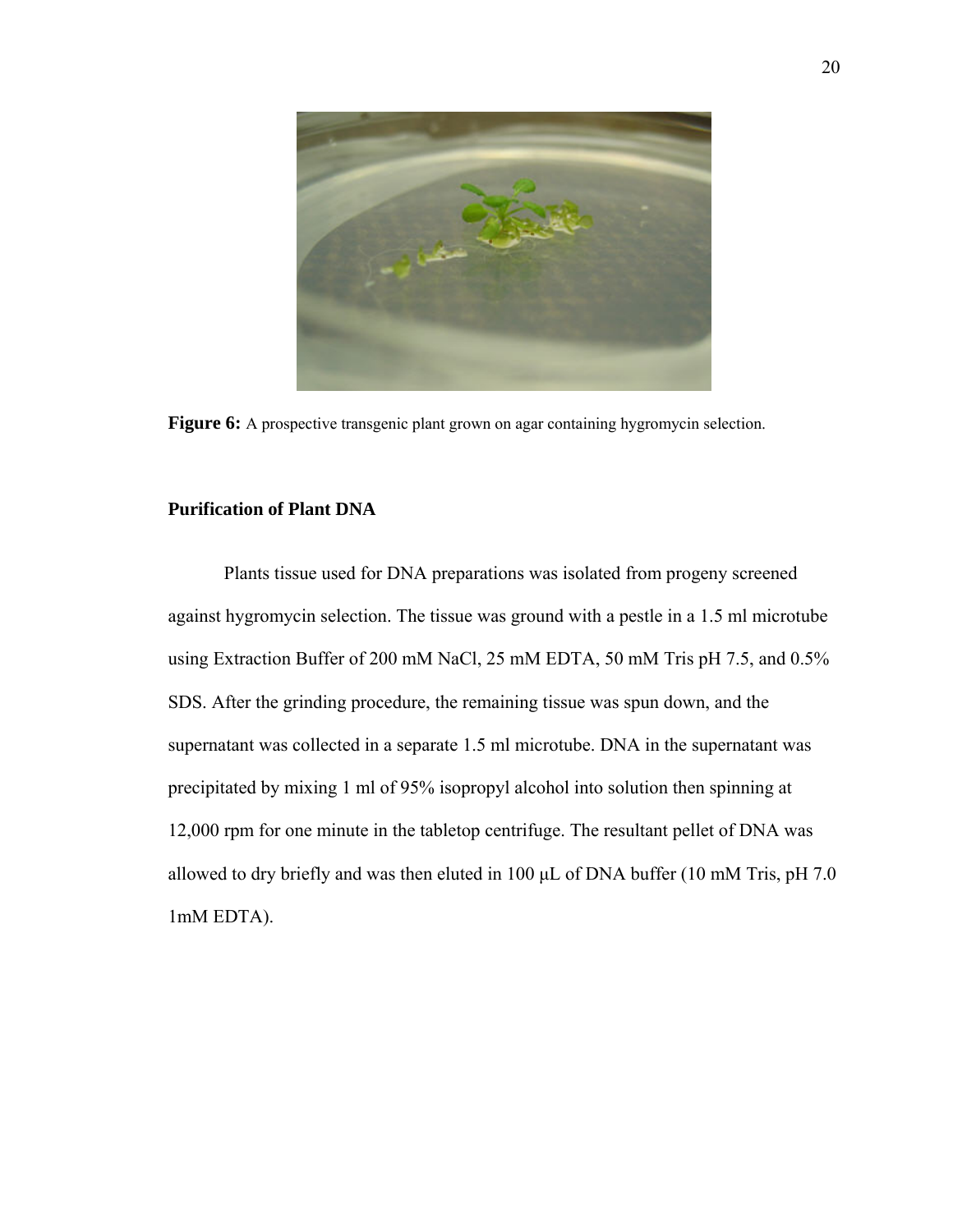#### **Confirmation of Transgenic Plants**

The progeny of prospective transformants were confirmed to be genuine by PCR amplification. One primer sequence targeted the binary vector promoter 350 base pairs upstream of the At*MSH2* dominant-negative start site (primer BVup), while the other primer targeted a site ~850 base pairs down stream of the At*MSH2* start site (primer 850 Reverse Complement). PCR of genuine transformants revealed a predicted band of  $\sim$ 1.2kb while non-transformants showed no product amplification.

#### **Immunoblotting**

Protein expression is to be analyzed by standard immunoblot protocol. Equal amounts of plant protein extract are to be resolved by SDSPAGE using 12% polyacrylamide-SDS gels. The proteins are then blotted from the gel onto a thin surface layer of PVDF. AtMSH2 proteins are to be detected using anti-c-MYC (ROCHE pharmaceuticals, San Diego, CA). Protein extracts are to be incubated with anti-c-MYC antibody in PBS for 2 h at room temperature. The peptide-antibody mixture is to be diluted in 5% milk and incubated to prevent non-specific protein interactions with the membrane. The antibody::epitope complex is then probed with a secondary antibody conjugated to a fluorescent, chemiluminescent or colormetric reporter. A sheet of photographic film is placed against the membrane, and exposure to the light from the reaction creates an image of the antibodies bound to the blot.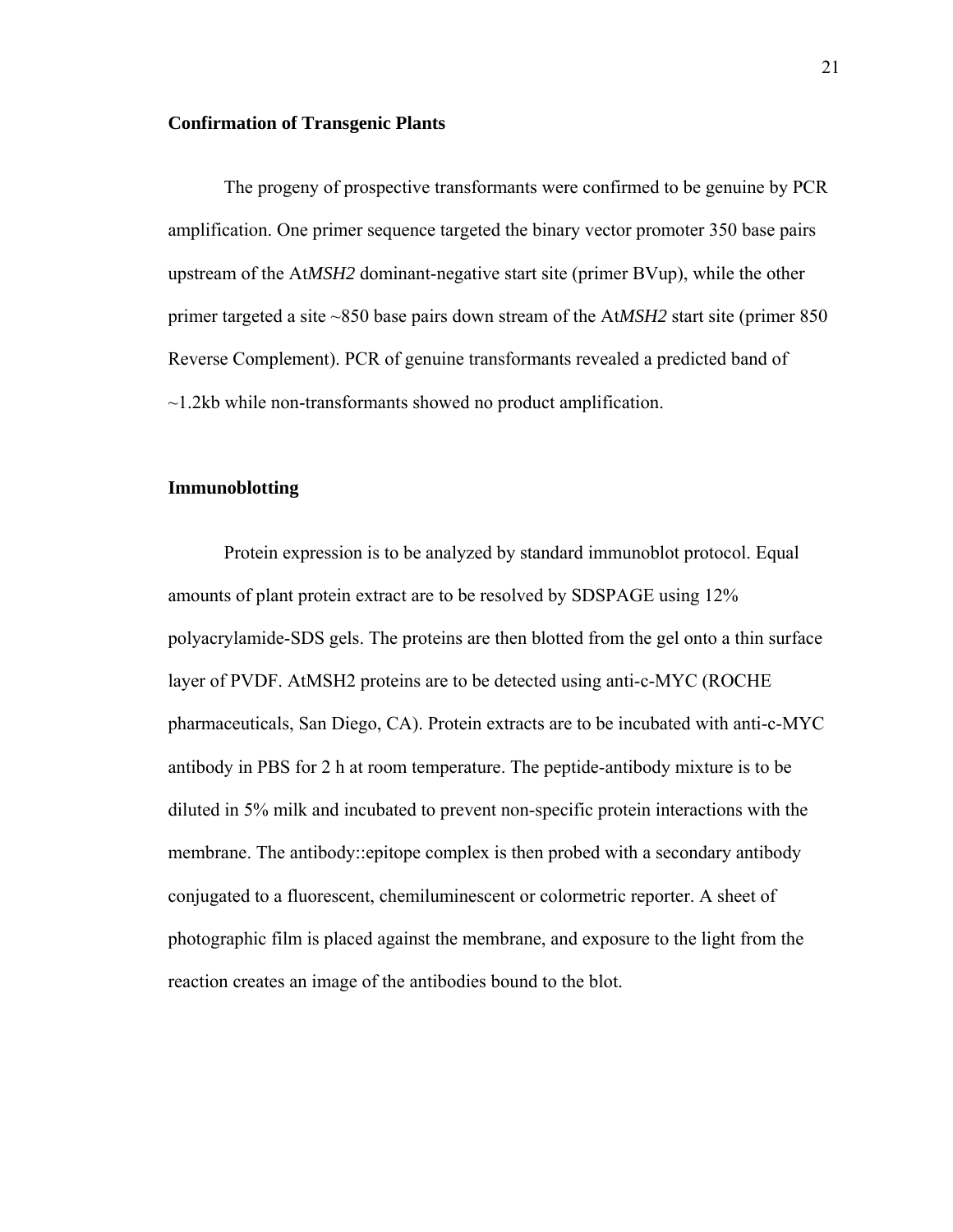### **Analysis of MSI**

Samples of plant DNA (see Purification of Plant DNA above) are to be analyzed as previously described (Leonard *et al*, 2003). Briefly, Six dinucleotide microsatellite loci (NGA6, NGA8, NGA139, NGA151, NGA172, and NGA1107) will be used to PCRamplify DNA using one fluorescently marked primer (labeled with hexachloro-6 carboxyfluoroscein or 6-carboxyfluoroscein fluorescent dyes) and one unlabeled primer for each locus.

The following forward and reverse primers are to be used:

## NGA6, 5′-GACTAAAGTGGGTCCCTTGG-3′ and 5′-CACACCCAAAACTCGTAAAGC-3′;

NGA8, 5′-TGGCTTTCGTTTATAAACATCC-3′ and 5′-GAGGGCAAATCTTTATTTCGG-3′;

NGA139, 5′-GGTTTCGTTTCACTATCCAGG-3′ and 5′-AGAGCTACCAGATCCGATGG-3′;

NGA151, 5′-CCAGAGCTTGTTTTGGGAAG-3′ and 5′-TTTGATGAAACGGAATATAGAAAGC-3′;

NGA172, 5′-CATCCGAATGCCATTGTTC-3′ and 5′-AGCTGCTTCCTTATAGCGTCC-3′;

NGA1107, 5′-CGACGAATCGACAGAATTAGG-3′ and 5′-GGCTACAATAGTGGGAAAACG-3′.

Standard PCR conditions are as follows: Initial denaturation at 94°C for 3 min, followed by 30 cycles of 94°C for 30 s, 54°C for 30 s, and 72°C for 30 s, and a final one hour incubation at 72°C. Samples are to be analyzed by capillary gel electrophoresis and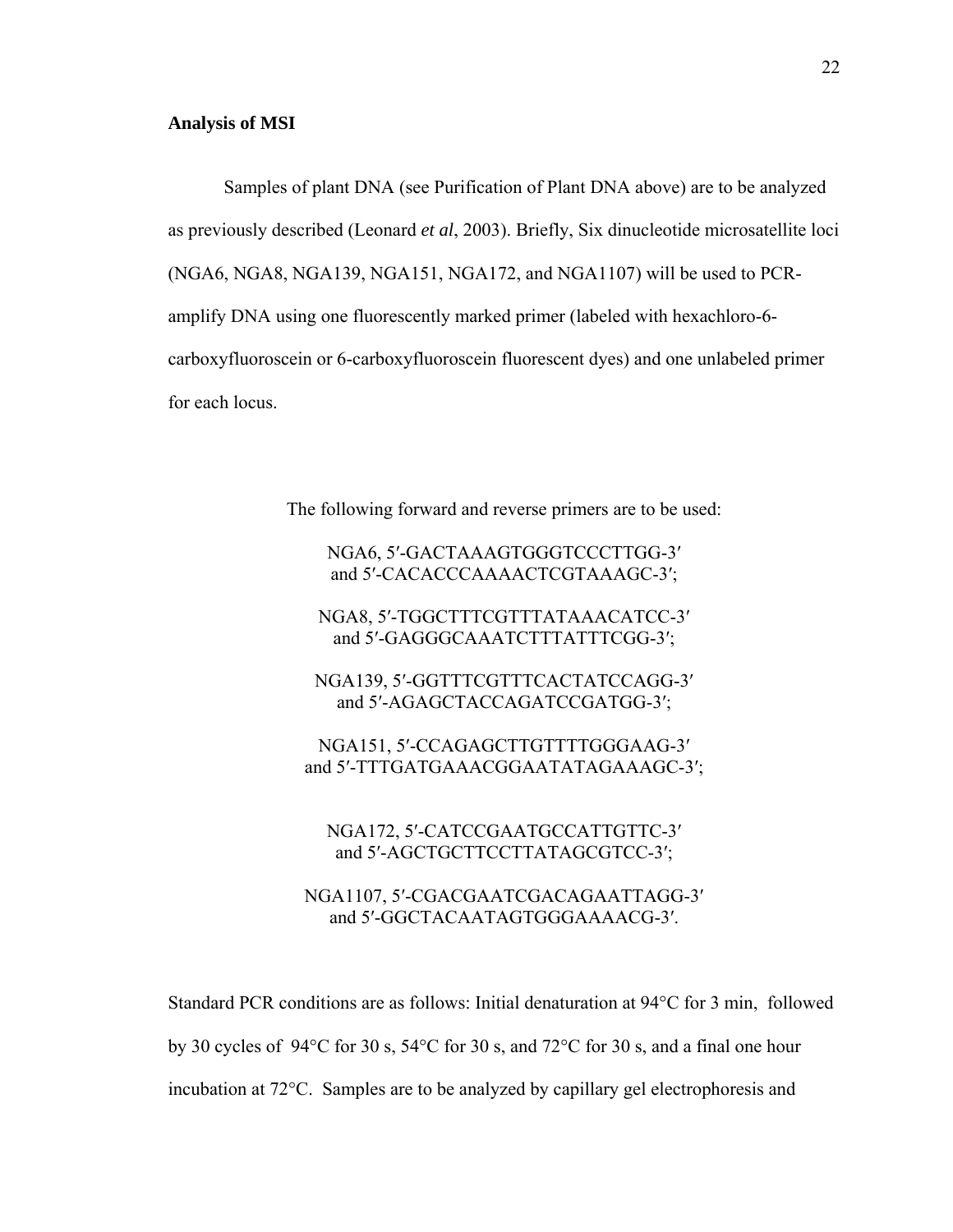quantitative fluorescence detection using an ABI Prism 3100 Genetic Analyzer and associated software (Applied Biosystems). Electrophoretic profiles for each locus for each sample will be used to detect increases or decreases (shifts) in the number of dinucleotide repeats.

(a)



**Figure 7:** Microsatellite instability detection. (a) Endogenous microsatellite instability detected by length plymorphisms. Primers specific to microsattelite loci carrying dinucleotide repeats are used to amplify DNA prepared from individual progeny of either wild-type or transgenic parents. Fluorescently labeled PCR products were analyzed using the ABI 3100 capillary electrophoresis analyzer and proprietary ABI software. (b) Electropherograms showing PCR products; one of each primer pair was labeled with FAM or HEX fluorescent dye. (Figure 7(a) used and modified with permission from Stephanie Bollman)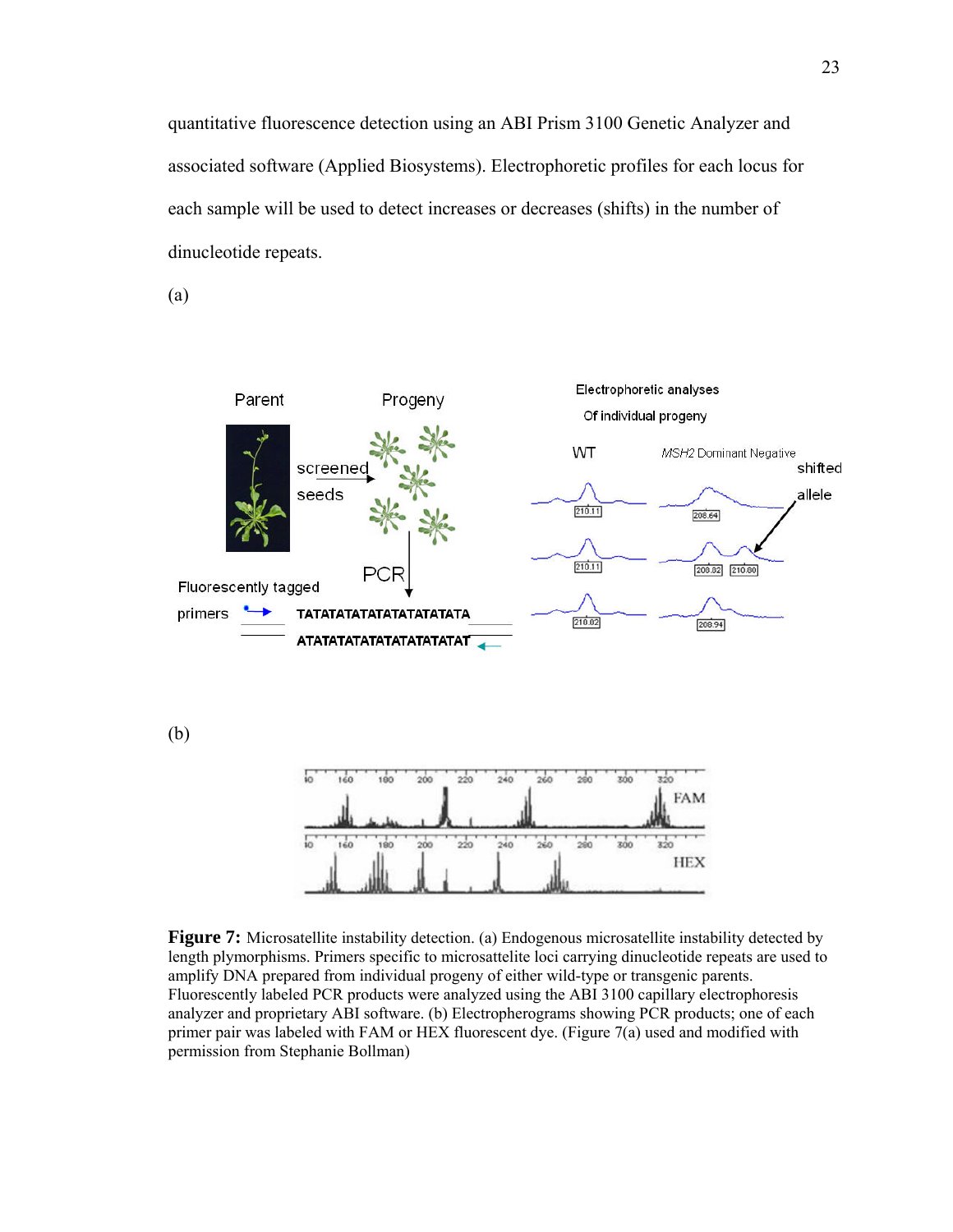### **Results**

#### **Dominant-negative At***MSH2* **Alleles in** *Arabidopsis*

At the time of writing, this project is slightly past three quarters complete. One set of plants (Col-0, RDR6-15, RDR6-4) have been transformed with the At*MSH2* DN-2 construct. In the set, several independent transformants were obtained for RDR6-15, while only one transformant was obtained for Col-0 and RDR6-4. Although several prospective DN-1 transformants have been screened and are being prepared for verification, to date there have been no verified transformants isolated with this construct.

#### **Confirmation of Microsatellite Instability Testing Protocols**

Five DN-2 transformants were propagated to confirm DNA extraction, PCR, and microsatellite instability testing protocols before proceeding with larger scale experiments. DNA was extracted from two separate RDR6-15 transformants (F2) and three individual progeny of a single Col-0 transformant (F2). PCR reactions yielded highly variable results, often producing no quantifiable amplification of microsatellite sequences. PCR performed with NGA6 and NGA172 primers yielded faint PCR products, while NGA8, NGA139, NGA151, and NGA1107 primer sets yielded no PCR products at all (Figure 8).

Plant DNA samples were loaded after dividing a homogenous PCR cocktail consisting of polymerase,  $dNTPs$ ,  $2mM MgCl<sub>2</sub>$ ,  $10X PCR$  buffer, and water for each reaction. Given that these ingredients were shared for every reaction, they were initially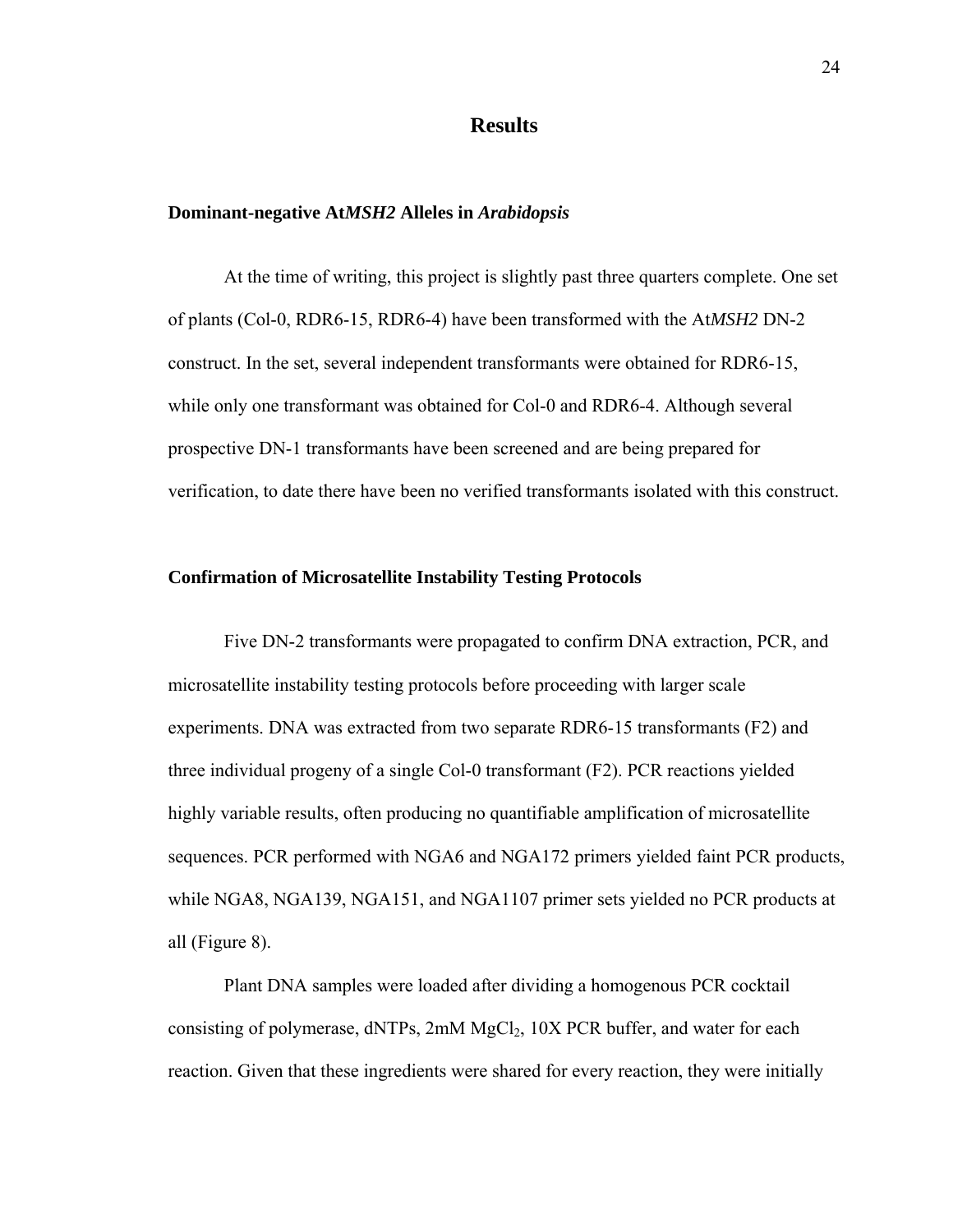eliminated as factors contributing to failed PCR. In contrast to the varied microsatellite PCR reactions, PCR amplification of transgene products from plant DNA samples (using primers specific to the binary vector and the dominant-negative At*MSH2* gene) consistently yielded high target sequence amplification. Plant DNA samples used to confirm integration of the At*MSH2* DN-2 transgene into genomic DNA were the same as those used to perform microsatellite PCR amplification. Initially it was suspected the underlying reason for failed PCR amplification was degradation of the primers which were thought to have been subjected to repetitive thawing and freezing, possibly leaving the primers non-functional.

 $(a)$  (b)





(c)



**Figure 8:** PCR amplification of microsatellite targets shows a range of product output under identical conditions. (a) PCR samples from a DN-2 RDR6-15 transformant using NGA 6- 1FAM/NGA6-3 primer set for lanes 1-3, NGA6-1HEX/NGA6-3 primer set for lanes 4-6, and NGA172FAM primer set for lanes 7-8. (b) PCR samples from five separate transformants. Lanes 1-3 are from DN-2 Columbia, plants D, C, and B respectively. Lanes 4 and 5 were isolated from two independent DN-2 RDR6-15 transformants distinguished as plants two and three respectively. All samples were amplified using the NGA6-1FAM/NGA6-3 primer set. PCR using the NGA172FAM/NGA172R primer set yielded no results. No results are observed for plant B in lane three. (c) Lanes 1 and 3 are samples from DN-2 RDR6-15 plant two. Lanes 2 and 4 are DNA samples from DN-2 RDR6-15 plant three. Lanes 1-2 were amplified using the NGA172FAM/NGA172R primer set, while lanes 3-4 used the NGA151-4FAM/NGA151-2 primer set. No results are observed in lanes 3-4.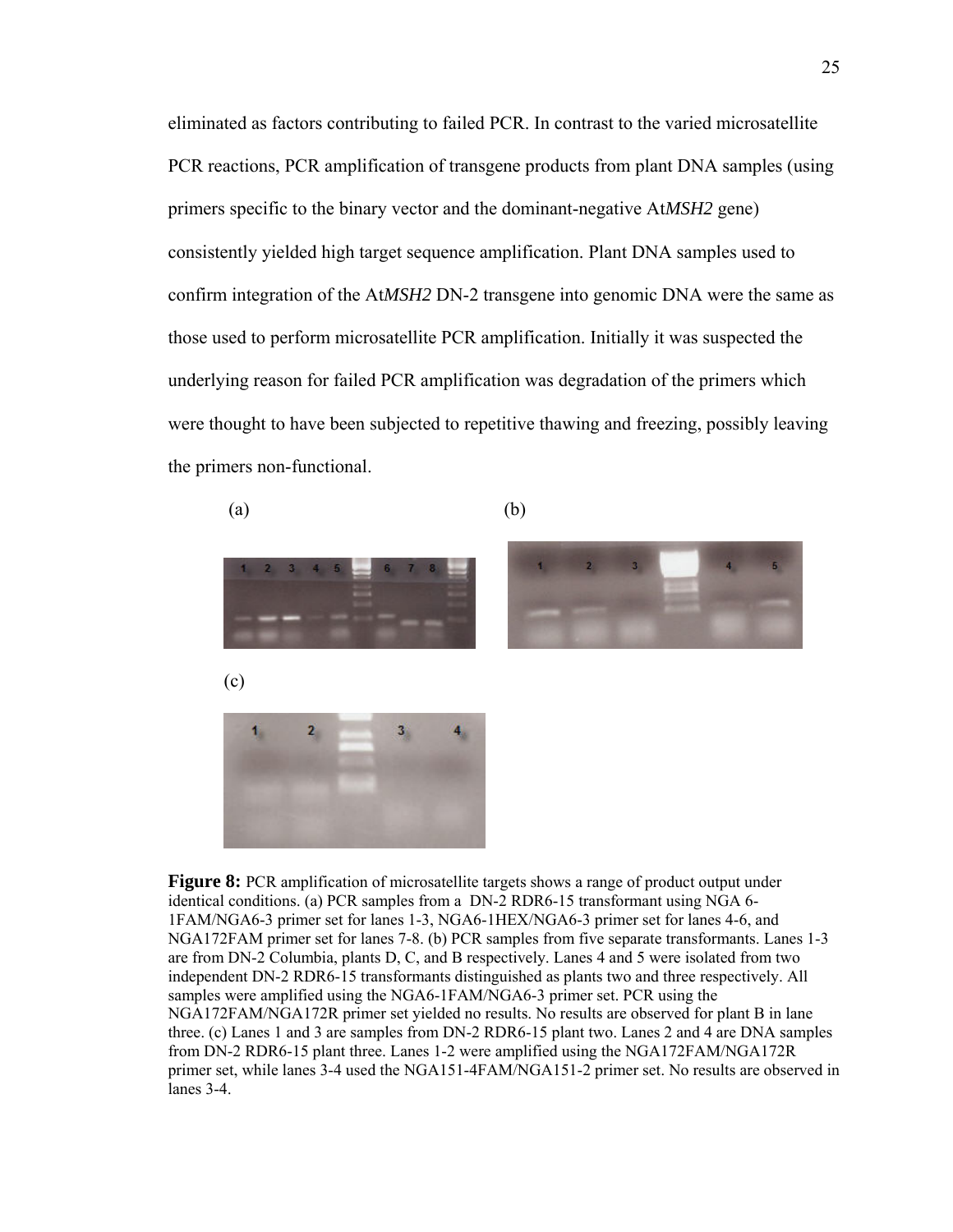NGA6 and NGA172 PCR samples were diluted according to their perceived signal strength on gel then analyzed for microsatellite instability via capillary gel electrophoresis (Figure 7). Most samples required further dilution for accurate reading. The few samples which were accurately read displayed no deviations from wild type microsatellite sequences. Upon confirmation of the microsatellite instability detection protocol, analysis of the five samples was abandoned, and despite that four of the six primer sets (NGA8, NGA139, NGA151, and NGA1107) were not yielding PCR amplification of their target sequence, focus was shifted to preparing a larger sampling of transformed plants for complete microsatellite instability analysis.

#### **Microsatellite Instability Sample Preparation**

To investigate microsatellite instability in the dominant-negative At*MSH2* transformants, a set of fifty seeds from two separate RDR6-15 transformants (F2) and two progeny of a single Col-0 transformant (F2) were propagated on agar containing hygromycin selection. Segregation analysis indicated that all progeny were homozygous for the dominant-negative At*MSH2* allele.

A set of eight hygromycin-resistant plants was selected from each set of fifty for DNA extraction and microsatellite instability analysis (32 plants total). Instead of using  $MgCl<sub>2</sub>$  at 2 mM concentrations as previous, NGA6 and NGA172 PCR was performed at a final concentration of 4 mM  $MgCl<sub>2</sub>$ , giving excellent PCR amplification results for every reaction. Unfortunately, a  $4 \text{ mM } MgCl<sub>2</sub>$  concentration did not yield any amplified product with NGA8, NGA139, NGA151, or NGA1107 primer sets. As a last ditch effort, the primers were used in a PCR with final concentration of 6 mM MgCl2. Surprisingly, under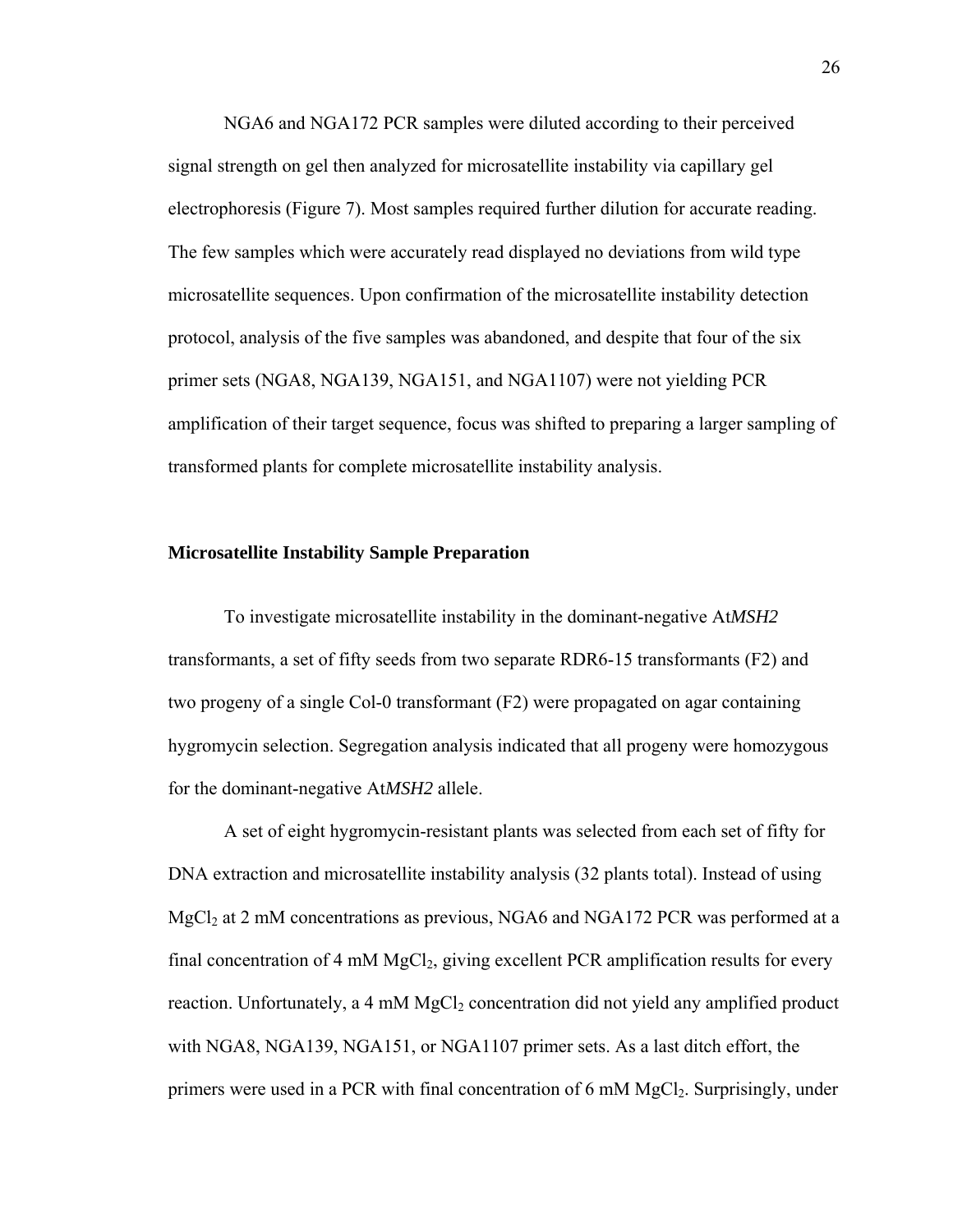this reaction condition all four primer sets displayed good PCR amplification (Figure 9). Microsatellite PCR amplification of transgenic DN-2 plant DNA has been completed successfully. All samples were diluted according to their perceived signal strength on gel and analyzed for microsatellite instability by capillary gel electrophoresis.



**Figure 9:** PCR amplification using varied MgCl<sub>2</sub> concentrations. DNA in lanes 1-4 were amplified using NGA8, NGA139, NGA151, and NGA1107 respectively, at 6 mM MgCl<sub>2</sub>. DNA in lanes 5-8 amplified using the same primer set at a 4 mM MgCl<sub>2</sub>. DNA in lane 9 was amplified using NGA8 at 2 mM  $MgCl<sub>2</sub>$ .

### **Microsatellite Instability Data Analysis**

Although the data obtained from the screening of the 32 dominant-negative transgenic plants is preliminary, it is nonetheless substantial and shows very appreciable microsatellite instability (Table 1). In comparison to wild-type plants, a considerably larger frequency of repeat length-shifted alleles in endogenous microsatellite loci was detected in dominant-negative plants (Figure 10a). The frequency of shifted alleles was calculated by dividing numbers of unique length shifts by the total number of alleles tested in each group. There were no microsatellite shifts detected in any of the NGA6 or NGA172 loci.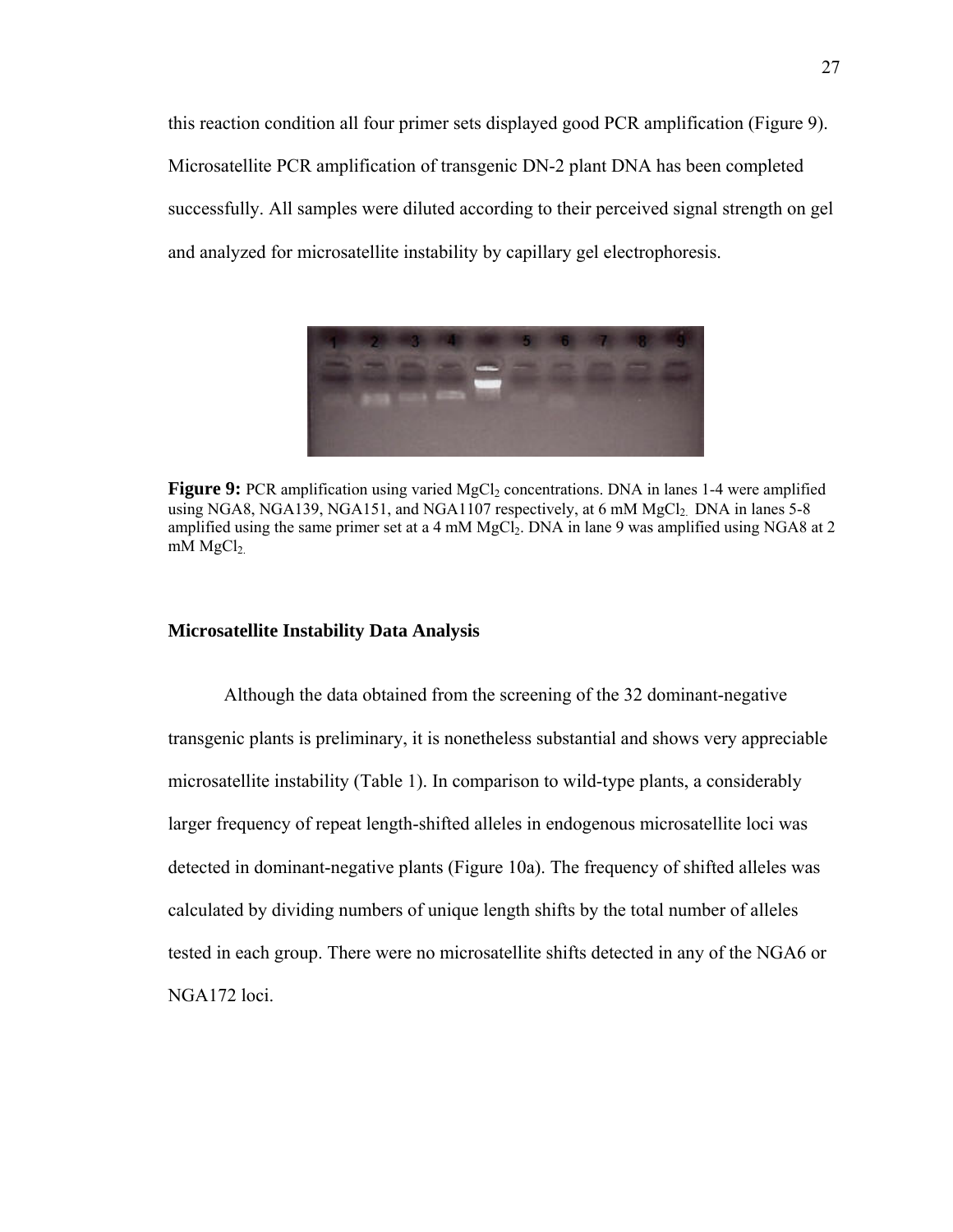|             | NGA6     | NGA8      | <b>NGA139</b> | <b>NGA151</b> | <b>NGA172</b> | <b>NGA1107</b>           | <b>Total</b> |
|-------------|----------|-----------|---------------|---------------|---------------|--------------------------|--------------|
|             |          |           |               |               |               |                          |              |
| Plant Set 1 | 0/16     | 4/10      | ÷,            | a.            | 0/16          | ۰                        | 4/42         |
|             | 0        | 0.4       | ۳             | ۰             | 0             | $\overline{\phantom{0}}$ | 0.0952381    |
| Plant Set 2 | 0/16     | 1/6       | ۷             | 2/12          | 0/16          | 3/16                     | 6/66         |
|             | 0        | 0.1666667 | u)            | 0.1666667     | 0             | 0.1875                   | 0.0909091    |
| Plant Set 3 | 0/16     | 0/12      | ö             | 2/12          | 0/16          | 1/16                     | 3/72         |
|             | $\bf{0}$ | 0         | ċ,            | 0.1666667     | 0             | 0.0625                   | 0.0416667    |
| Plant Set 4 | 0/16     | 3/14      | Ø,            | 2/6           | 0/16          | 3/14                     | 8.66         |
|             | 0        | 0.2142857 | ÷.            | 0.3333333     | 0             | 0.2142857                | 0.1212121    |
| Cumulative  |          |           |               |               |               |                          | 21/246       |
|             |          |           |               |               |               |                          | 0.0853659    |
| Wild Type   |          |           |               |               |               |                          | 2/1000       |
|             |          |           |               |               |               |                          | 0.002        |

**Table 1:** Effects of dominant-negative AtMSH2 on stability of nucleotide-repeat sequence (microsatellite) alleles. Displayed are the frequencies of unique and total repeat-length shifts at indicated loci in progeny of indicated plants. Frequency of shifted alleles was calculated by dividing numbers of unique length shifts by the total number of alleles tested in each group. Plant Set 1 and Plant Set 2 represent seedlings from two progeny of a single Col-0 transformant. Plant Set 3 and Plant Set 4 represent seedlings from the progeny of two separate RDR6-15 transformants.

Data results obtained for the NGA139 locus were not decipherable and must be repeated. Results for the NGA151 and NGA1107 loci of plant set one were not included in the analysis because the data suggests the microsatellite shifts, identical in every plant in that set, are due to segregation of parental alleles, not microsatellite instability.

Interestingly, the total frequency of shifted alleles in Plant Set 1 and Plant Set 2 correspond very closely (see Table 1 and Figure 10a). This similarity in shifted alleles is probably due to the fact that Plant Set 1 and Plant Set 2 represent seedlings from two progeny of a single Col-0 transformant. With regards to microsatellite loci, the percentage in frequency of shifted alleles was 19% in the NGA8 locus, 16% in the NGA151 locus, and 11% in the NGA1107 locus (Figure 10b).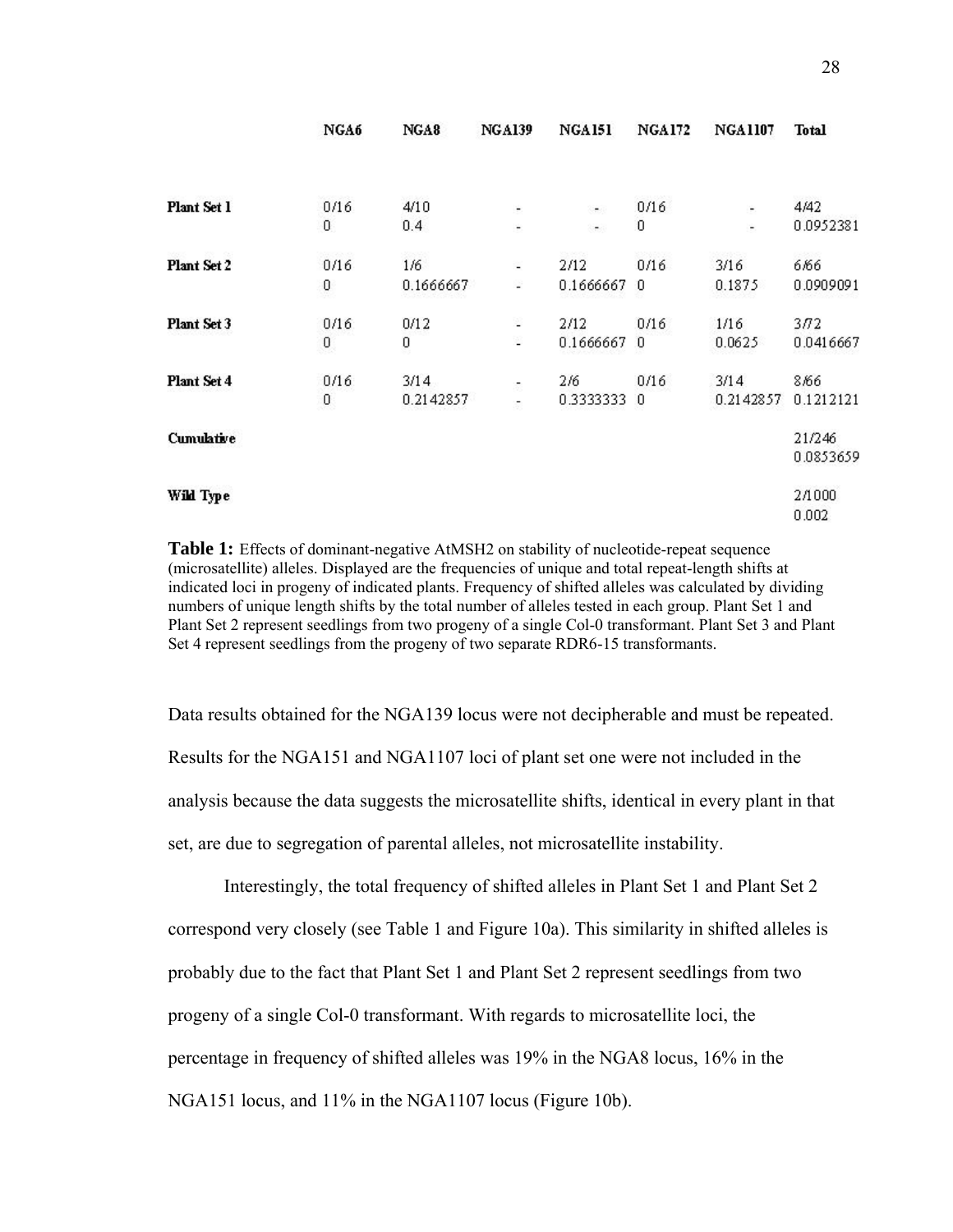

Figure 10: Frequency (%) of repeat length-shifted alleles in endogenous microsatellite loci. Frequencies were calculated by dividing numbers of unique length shifts by the total number of alleles tested in each group. (a) Data represent the average sum in each set of plants for all six loci analyzed. (b) Data represents the average sum of the number of shifts detected in each locus across all plant sets.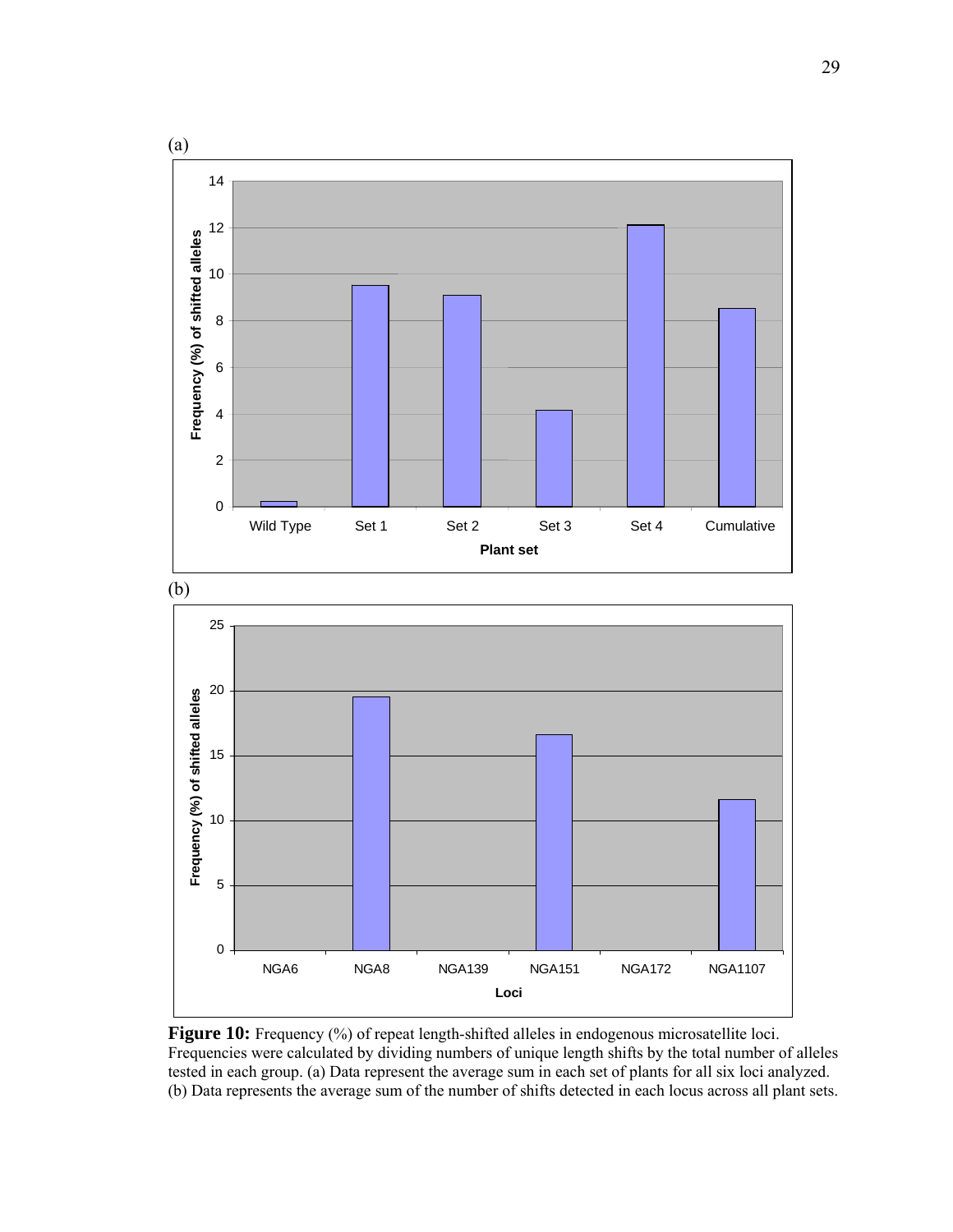### **Discussion**

Plants differ from animals in that they lack reserved germ lines - gametes arise from somatic cells which have divided numerous times before developing gametophytes. It has been suggested that the gametophytic stage offers a chance to expose recessive deleterious alleles – a phenomenon termed "haplosufficiency quality checking" (Wallabot and Evans, 2003). Previous At*MSH2* knock-out studies in *Arabidopsis thaliana* argue MSH2 mediated plant genomic maintenance mechanisms are equally important as haplosufficiency quality checking in maintaining genomic integrity (Hoffman *et al*, 2004). There have been no studies documenting the effect of a dominant negative MSH2 protein in *Arabidopsis thaliana*, although studies in *Saccharomyces cerevisiae* have shown observable dominant-negative phenotypes induced after deliberate over-expression of *MSH2* alleles bearing mutations in the ATPase domain and the helixturn-helix domain of MSH2 protein.

The results presented here are encouraging in that they undoubtedly present strong evidence for microsatellite instability in the dominant-negative AtMSH2 plants. There are many aspects of this project that must be addressed before completion. Transformation of the DN-1 construct must continue until a complete set of Col-0, RDR6-4, and RDR6-15 transgenic plants is obtained. Appropriate microsatellite primers specific to the Lansberg ecotype are currently being pursued in order to begin analysis of RDR6-4 transformants. Microsatellite instability data must be collected from a larger sampling of plants to increase the statistical significance of the results. It must be determined why NGA6 and NGA172 loci contained no shifted alleles in all dominant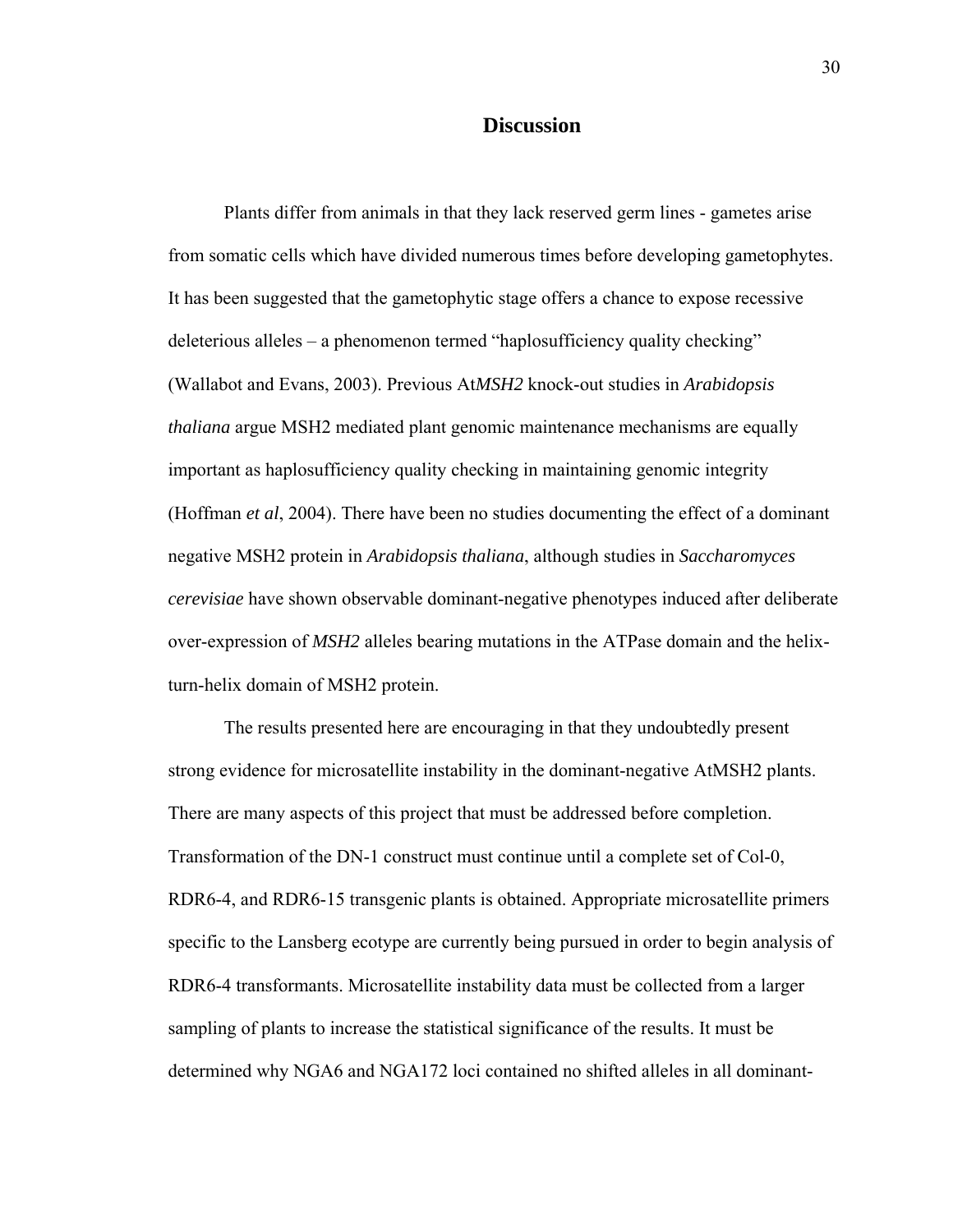negative plants. Could this possibly have been due to a procedural or technical error in data analysis, and if not, than why is it only these loci that display a marked lack of microsatellite instability?

Another area of great importance is the verification of dominant-negative AtMSH2 protein expression in the transgenic plants. The expression levels of the dominant-negative AtMSH2 protein must be investigated to ensure the expected robust expression of the protein. Previously, protein extracts from transgenic plants were isolated using a P-PER plant protein extraction kit (Pierce Biotechnology). Unfortunately, immunoblotting of the protein extracts using anti-c-MYC antibodies yielded no results. A colleague in our laboratory making use of the same binary vector and c-MYC tag has determined that immunoblotting using protein samples isolated from P-PER plant protein extracts does not yield quantifiable results. In comparison, a separate plant protein extraction protocol has yielded successful immuno-detection of an ACV-5 epitope fusion protein, but limited immuno-detection of c-MYC protein fusions.

These results indicate immuno-detection of c-MYC AtMSH2 protein fusion from plant extracts may not be possible. If immuno-detection of c-MYC AtMSH2 protein fails, RNA-detection protocols such as northern blotting or RT-PCR will be employed to verify the production and determine the amount of full length dominant-negative At*MSH2* mRNA being produced in plants.

 It is conceivable that these MMR-defective plants may offer several advantages towards the basic study of plant genetics and development. The plants may have the potential to generate a wide variety of mutations which would accumulate gradually during propagation, giving rise to a variety of mutant progeny. When a desired mutant is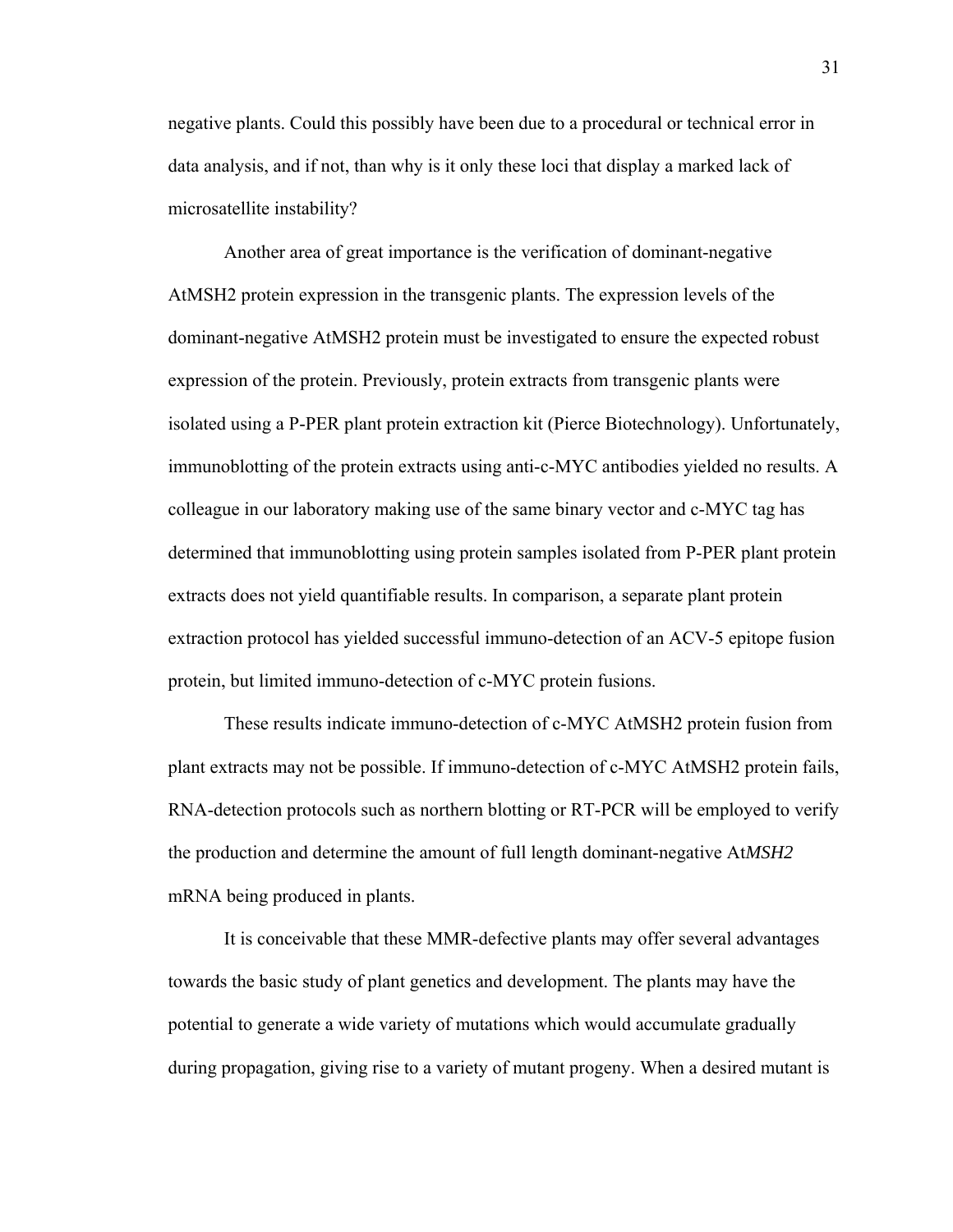obtained, a plant line can be back-crossed with a wild-type plant and screened for the eradication of dominant-negative At*MSH2* alleles.

Dominant-negative AtMSH2 plants could also provide a model for long-term mutational loading in plant populations under sustained genotoxic stress. These plants offer a significant advantage over induced mutagenesis by heavy treatment with chemical or physical mutagens, because early-appearing mutations in the dominant-negative plants are probably not accompanied by as many confounding or potentially lethal mutations, as is often the case when treating with chemical or physical mutagens. There is prospect that because dominant-negatives mutants may be obtained without innumerable deleterious mutations, they might be an especially important tool in the identification of multiple locus traits. Importantly, every Arabidopsis plant produces thousands of seeds which are stable over several years at room temperature, ensuring that this analysis of mutational accumulation can be repeated and studied at will.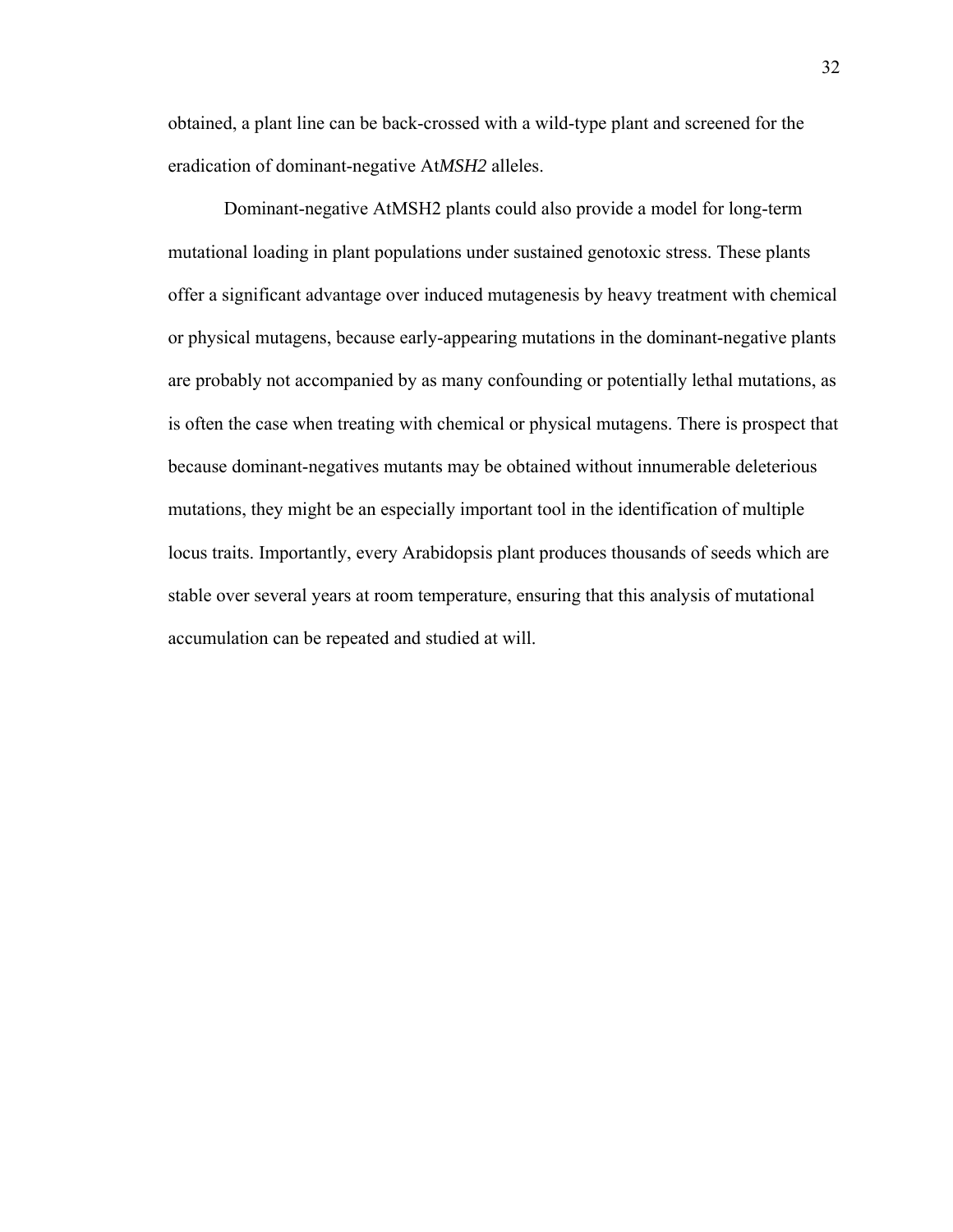#### **Bibliography**

**Adamson, A.W., Beardsley, D.I., Kim, W., Gao, Y., Baskaran, R., and Brown, K.D.** 2005. Methylator-induced, Mismatch Repair-dependent G2 Arrest Is Activated through Chk1 and Chk2. *Molecular Biology of the Cell*. 16: 1513–1526

**Alani, E., Sokolsky, T., Studamire, B., Miret, J.J., and Lahue, R.S.** 1997. Genetic and Biochemical Analysis of Msh2p-Msh6p: Role of ATP Hydrolysis and Msh2p-Msh6p Subunit Interactions in Mismatch Base Pair Recognition*. Molecular and Cellular Biology*. 17[5]: 2436-2447

**Cejka, P., Stojic, L., Mojas, N., Russell, A.M., Heinimann, K., Cannavo, E., di Pietro, M., Marra, G., and Jirlcny, J.** 2003. Methylation-induced G2/M arrest requires a full complement of the mismatch repair protein hMLH1. *The EMBO Journal*. 22 [9]: 2245-2254

**Charames ,G.S., and Bapat, B.** 2003. Genomic Instability and Cancer. *Current Molecular Medicine.* 3: 589-596.

**Culligan, K.M., and Hays, J.B.** 2000. *Arabidopsis thaliana* MutS-homolog proteins— AtMSH2, AtMSH3, AtMSH6, and a novel AtMSH7 protein—form three distinct heterodimers with different specificities for mismatched DNA. *Plant Cell.*  12**:** 991–1002.

**Culligan, K.M, Meyer-Gauen, G, Lyons-Weiler, J, and Hays, J.B.** 2000.Evolutionary origin, diversification, and specialization of Eukaryotic Mut S homolog mismatch repair proteins. *Nucleic Acid Research*. 28: 463-471

**Depeiges, A., Farget, M., Degroote, F., and Picard, G.** 2005. A new transgene assay to study microsatellite instability in wild-type and mismatch-repair defective plant progenies. *Plant Science.* 168: 939-947

**Hoffman, P.D., Leonard, J.M., Lindenberg, G.E., Bollman, S.R., Hays, J.B.** 2004. Rapid accumulation of mutations during seed-to-seed propagation of mismatch-repairdefective Arabidopsis. *Genes & Development*. 18:2676-2685

**Holland, J.F.** 2003. *Cancer Medicine 6*. BC Decker: Hamilton, Ontario

**Hsieh, P.** 2001. Molecular mechanisms of DNA mismatch repair. *DNA Repair.* 486: 71– 87.

**Leonard, J.M., Bollman, S.R., and Hays, J.B.** 2003.Reduction of stability of Arabidopsis genomic and transgenic DNA-Repeat Sequences. *Plant Physiology.* 133[1]: 328–338.